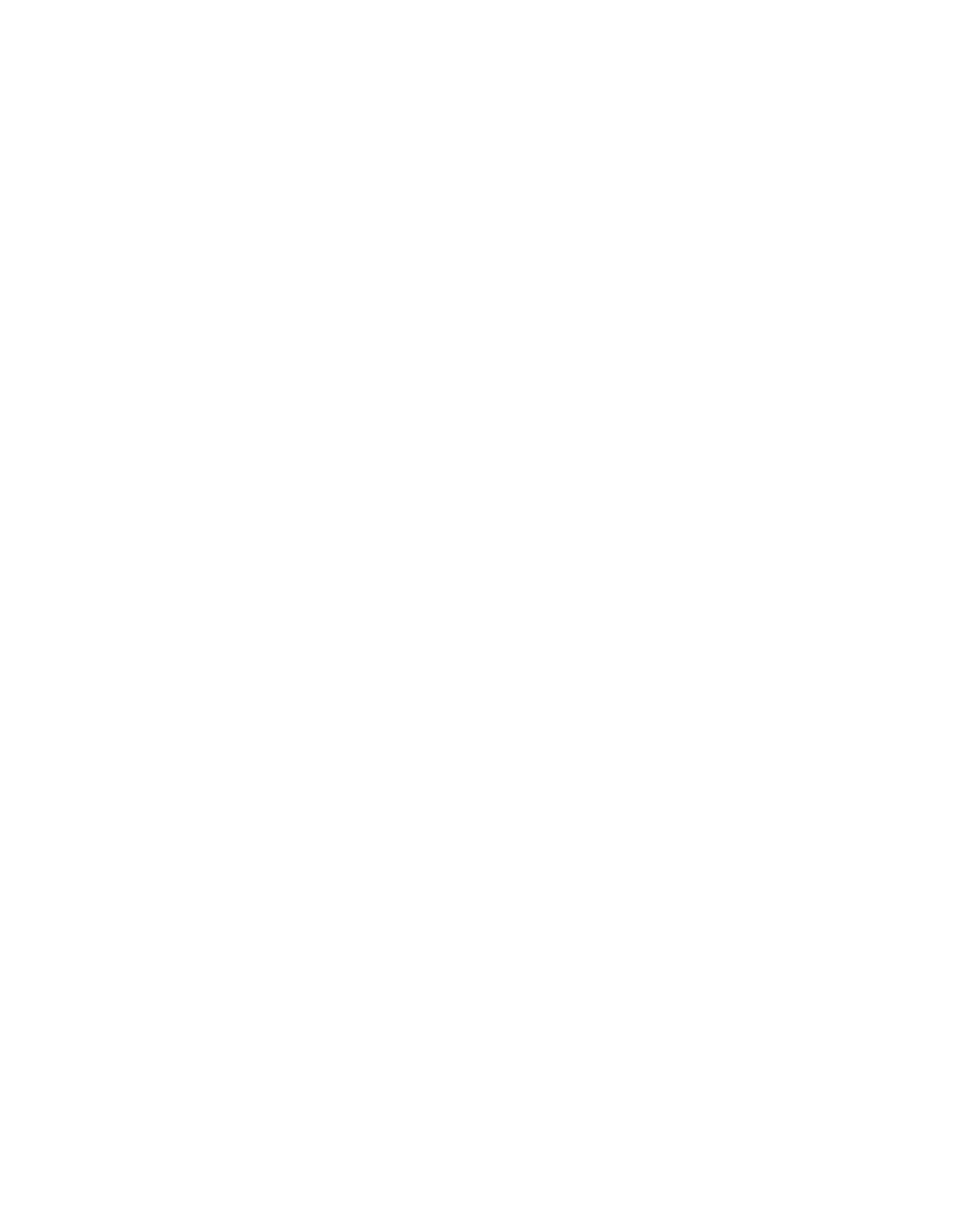#### **Acknowledgements**

The Department of Education wishes to acknowledge the thoughtful contribution of the following members of the Middle Level Visual Arts Curriculum Development and Advisory Committee in the development of the *Visual Arts Education Curriculum: Grade Six* document.

> Adam Young, District 2 Chris Browne, District 18 Jane Trainor, District 2 Michael McEwing, District 14 Terra Mouland, District 2 Tone Meeg, District 18 Darren Wong, District 2 Susan Srivastava, Retired Rolene Betts, Department of Education

Pilot teachers who field tested the draft curriculum document and provided invaluable feedback include:

> Tenie Boudreau, School District 2 Heidi Patullo Bundschuh, School District 8 Lindsay Hart, School District 16 Joyce Kuzyk, School District 17 Donna MacKay, School District 15 Jeff McGinn, School District 10 Roberte Melanson, School District 18 Alison Sollows-Astle, School District 14 Cathie Wilson, School District 6

New Brunswick Department of Education Educational Programs and Services

2012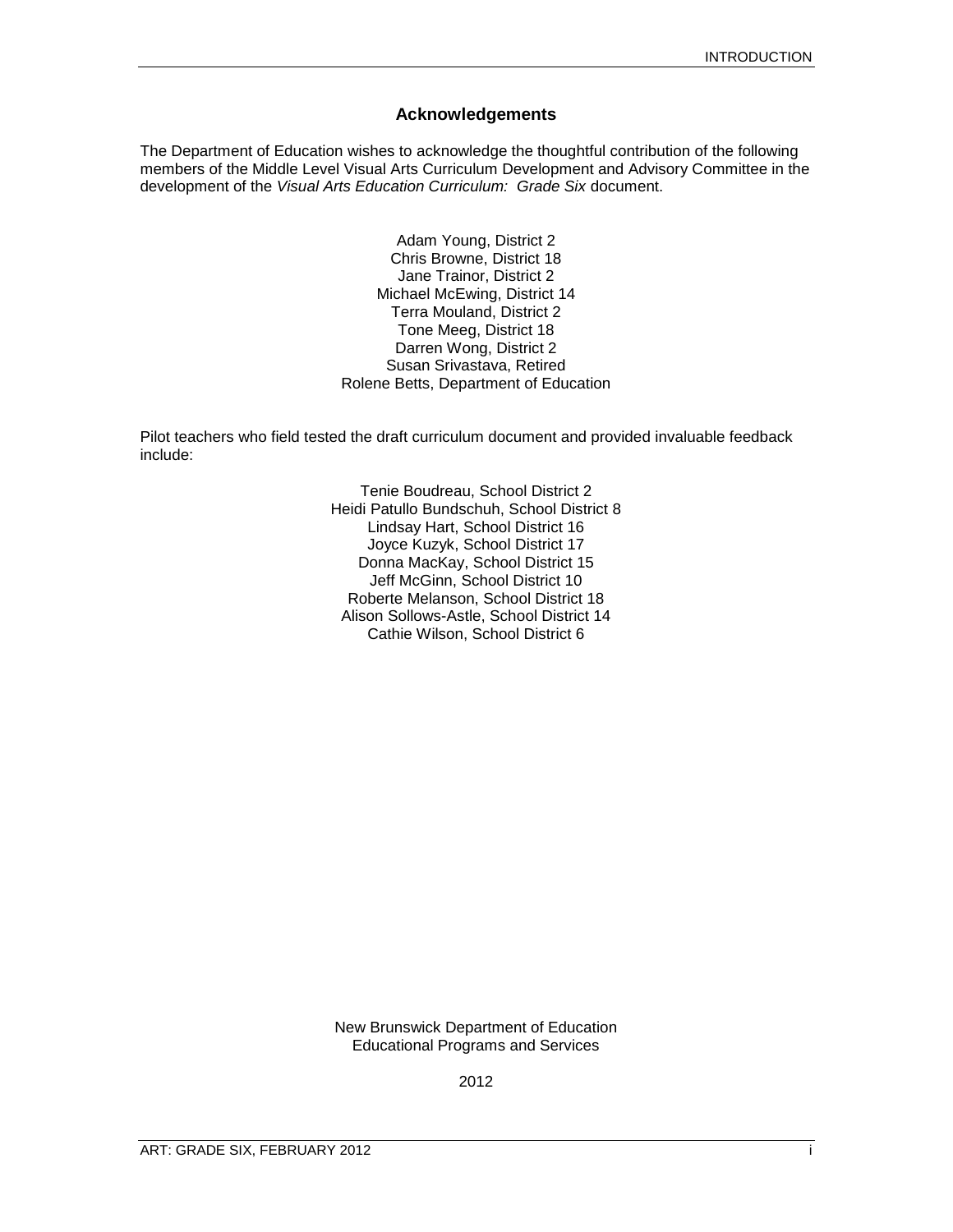## **Skills the Visual Arts Nurture**

- **•** Visual Arts nurtures self-expression. Students gain new methods of communication and literacies through which they can express their own ideas, learning, perceptions, and feelings.
- **•** Visual Arts connects students' learnings with the world outside the classroom. Through the arts, students explore social issues and develop a civic awareness.
- **•** Visual Arts teaches students the skill of observation. Learning to be an artist means learning to "see", going beyond expectations, presumptions, and stereotypes, and observing what is actually before them.
- **•** Visual Arts teaches students to envision. Through art, students make visual re presentations of what is visible, what is perceived, and what is imagined.
- **•** Visual Arts teaches students to innovate through exploration. The Visual Arts allow students freedom to explore, to risk, to try again. Permission to make mistakes may lead to remarkable innovation.
- **•** Visual Arts teaches students to reflect and self-evaluate.
- **•** Visual Arts teaches students there is more than one solution to a problem. Students develop an appreciation for other points of view.
- **•** Visual Arts teaches students that even small differences can have large effects.
- **•** Visual Arts teaches students to collaborate. Through group projects, students learn to negotiate, to develop creative solutions and to participate as a team member.
- **•** Visual Arts teaches students the value of persistence. Through critical thinking and problem solving they learn to "work it out".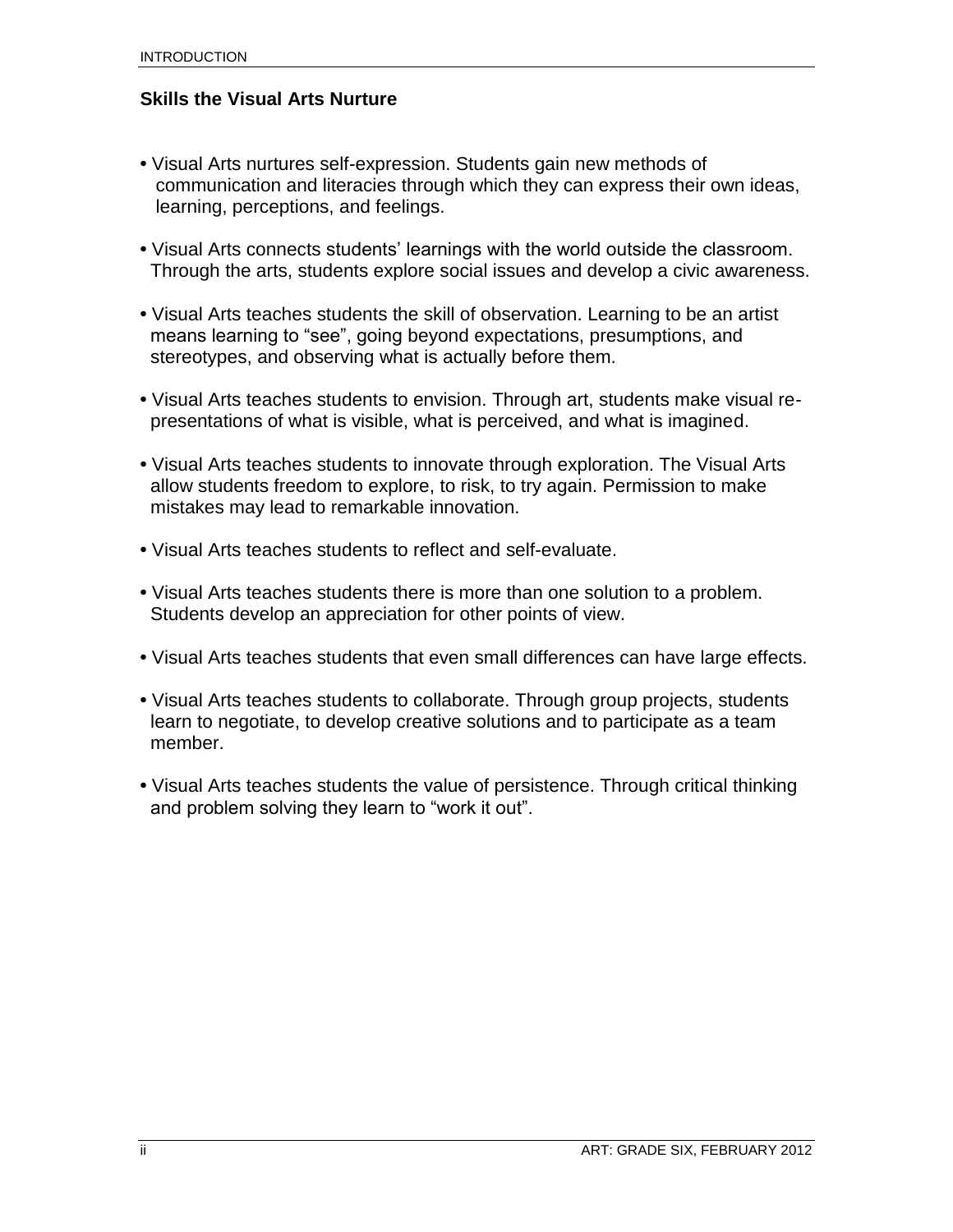## **Rationale**

(As expressed in *Foundation for the Atlantic Canada Arts Education Curriculum)*

Education in the arts is fundamental to the aesthetic, physical, emotional, intellectual, and social growth of the individual. It provides students with unique ways of knowing, doing, living, and belonging in the global community. It also has a key role in the development of creativity and imagination.

Through arts education, students come to understand the values and attitudes held by individuals and communities. Learning in the arts contributes to an empathetic worldview and an appreciation and understanding of the relationship among peoples and their environments.

Education in the arts and learning in other subject areas through the arts develop the Atlantic Canada essential graduation learnings: aesthetic expression, citizenship, communication, personal development, problem solving, and technological competence.

## **Curriculum Organization**

Within the curricula there are various organizational strata. At the broadest level are six Essential Graduation Learnings (EGL's). Essential Graduation Learnings are statements describing the knowledge, skills, and attitudes expected of all students who graduate from high school. They are not unique to one specific subject or discipline. Rather, Essential Graduation Learnings are relevant to all subject areas. They function as the overarching framework into which all curricula fits.

One of the Essential Graduation Learnings, "Aesthetic Expression", states, "Graduates will be able to respond with critical awareness to various forms of the arts and be able to express themselves through the arts." This EGL is divided into General Curriculum Outcomes (GCO's), which are common to Visual Art, Music, Drama, and Dance. The General Curriculum Outcomes are then grouped into three strands.

| <b>STRAND1</b>                                                                                                                                                                                  | <b>STRAND 2</b>                                                                                                                                                                                                                | <b>STRAND 3</b>                                                                                                                                                   |
|-------------------------------------------------------------------------------------------------------------------------------------------------------------------------------------------------|--------------------------------------------------------------------------------------------------------------------------------------------------------------------------------------------------------------------------------|-------------------------------------------------------------------------------------------------------------------------------------------------------------------|
| <b>CREATING AND</b><br>PRESENTING                                                                                                                                                               | UNDERSTANDING AND<br>CONNECTING CONTEXTS<br>OF TIME, PLACE AND<br><b>COMMUNITY</b>                                                                                                                                             | PERCEIVING, REFLECTING,<br>AND RESPONDING                                                                                                                         |
| GCO1: Students will be<br>expected to explore,<br>challenge, develop, and<br>express ideas, using the skills,<br>language, techniques, and<br>process of the arts.                              | GCO3: Students will be<br>expected to examine the<br>relationship among the arts,<br>societies and environments.                                                                                                               | GCO6: Students will be<br>expected to apply critical<br>thinking and problem-solving<br>strategies to reflect on and<br>respond to their own and<br>others' work. |
| GCO <sub>2</sub> : Students will be<br>expected to create and/or<br>present, independently and<br>collaboratively, expressive<br>products in the arts for a range<br>of audiences and purposes. | GCO4: Students will be<br>expected to demonstrate<br>critical awareness of and value<br>for the role of the arts in<br>creating and reflecting culture.                                                                        | GCO7: Students will be<br>expected to analyze the<br>relationship between artistic<br>intent and the expressive<br>work.                                          |
|                                                                                                                                                                                                 | GCO5: Students will be expected<br>to respect the contributions to the<br>arts of individuals and cultural<br>groups in local and global<br>contexts, and value the arts as a<br>record of human experience and<br>expression. |                                                                                                                                                                   |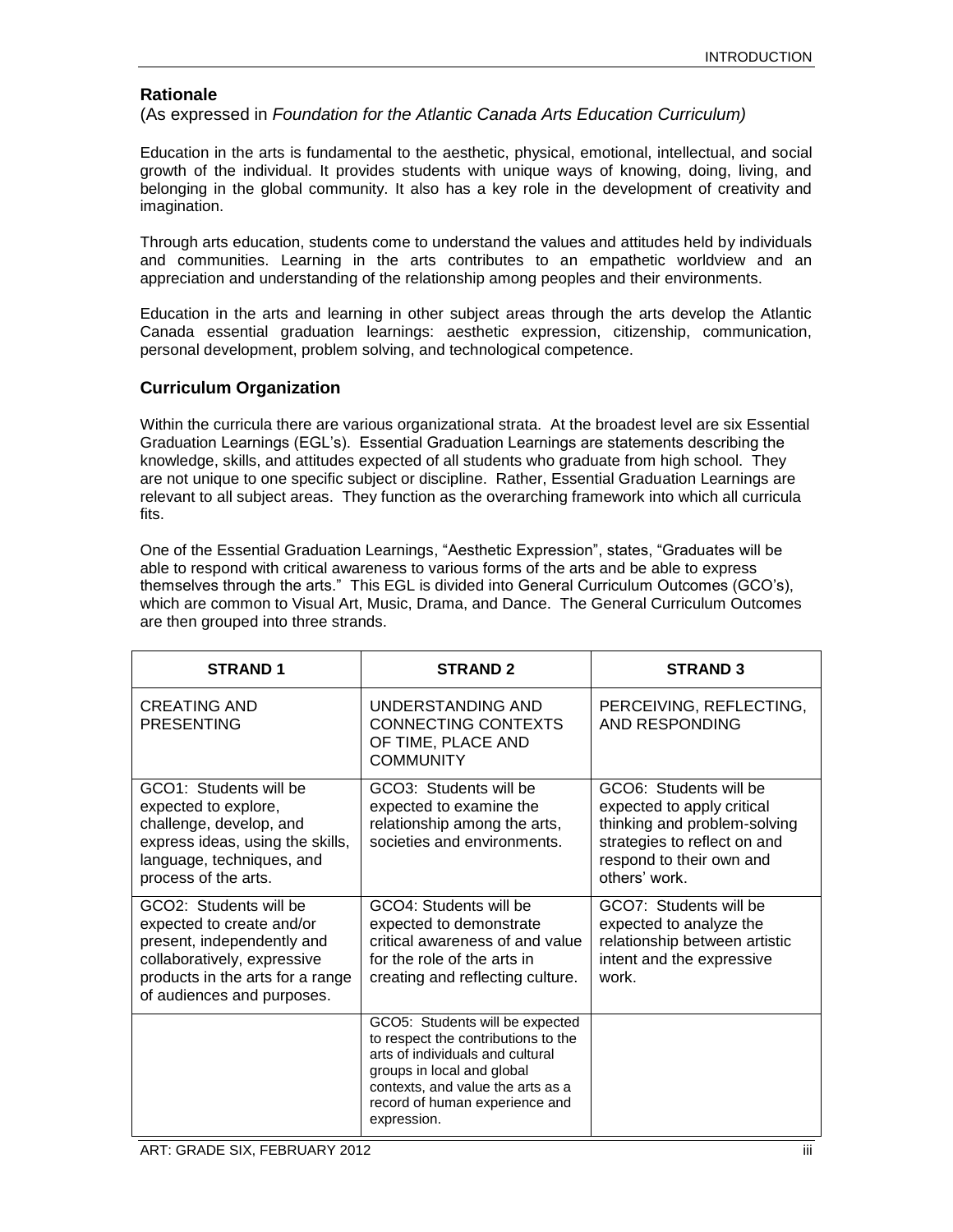## **Universal Design for Learning (UDL)**

The New Brunswick Department of Education and Early Childhood Development stresses the need to design and implement projects and lessons that provide equal opportunities for all students according to their abilities, needs and interests. Teachers are aware of and make adaptations to accommodate the diverse range of learners in their classes. In order to adapt to the needs of all learners, teachers create opportunities that permit students to have their learning styles addressed. When making instructional decisions, teachers consider individual learning needs, preferences and strengths, as well as the abilities, experiences, interests, and values that learners bring to the classroom. Students should find their learning opportunities maximized in the visual arts classroom.

While this curriculum guide presents specific outcomes for each unit, it is acknowledged that students progress at different rates. Teachers provide activities and strategies that accommodate student diversity, recognizing and celebrating students as they develop and achieve.

Teachers articulate high expectations for all students and ensure that all students have equitable opportunities to experience success. Teachers adapt classroom organization and environment, teaching strategies, assessment practices, time, and resources to address students' needs and build on their strengths.

## **Program Characteristics**

The Visual Arts Education Curriculum: Grade Six program contributes to a multidisciplinary, interrelated school curriculum. While being engaged in art education, students learn more than art content and skills. As with any creative endeavour, many thought processes, learning strategies, and ways of expression are refined and transferred to other aspects of life. Art education offers unique experiences from which a better understanding of the world can emerge. Students who are engaged in such a program have the opportunity to develop a comprehensive awareness, appreciation, and understanding of personal life experiences and events.

The Visual Arts Education Curriculum: Grade Six curriculum guide provides students with a means to acquire a developmentally appropriate comprehensive art education through the three strands of General Curriculum Outcomes. The first strand is Creating/Making and Presenting. The second strand is Understanding and Connecting Contexts of Time, Place, and Community. The third strand is Perceiving, Reflecting, and Responding. Teachers must continually work at balancing the delivery of the art program.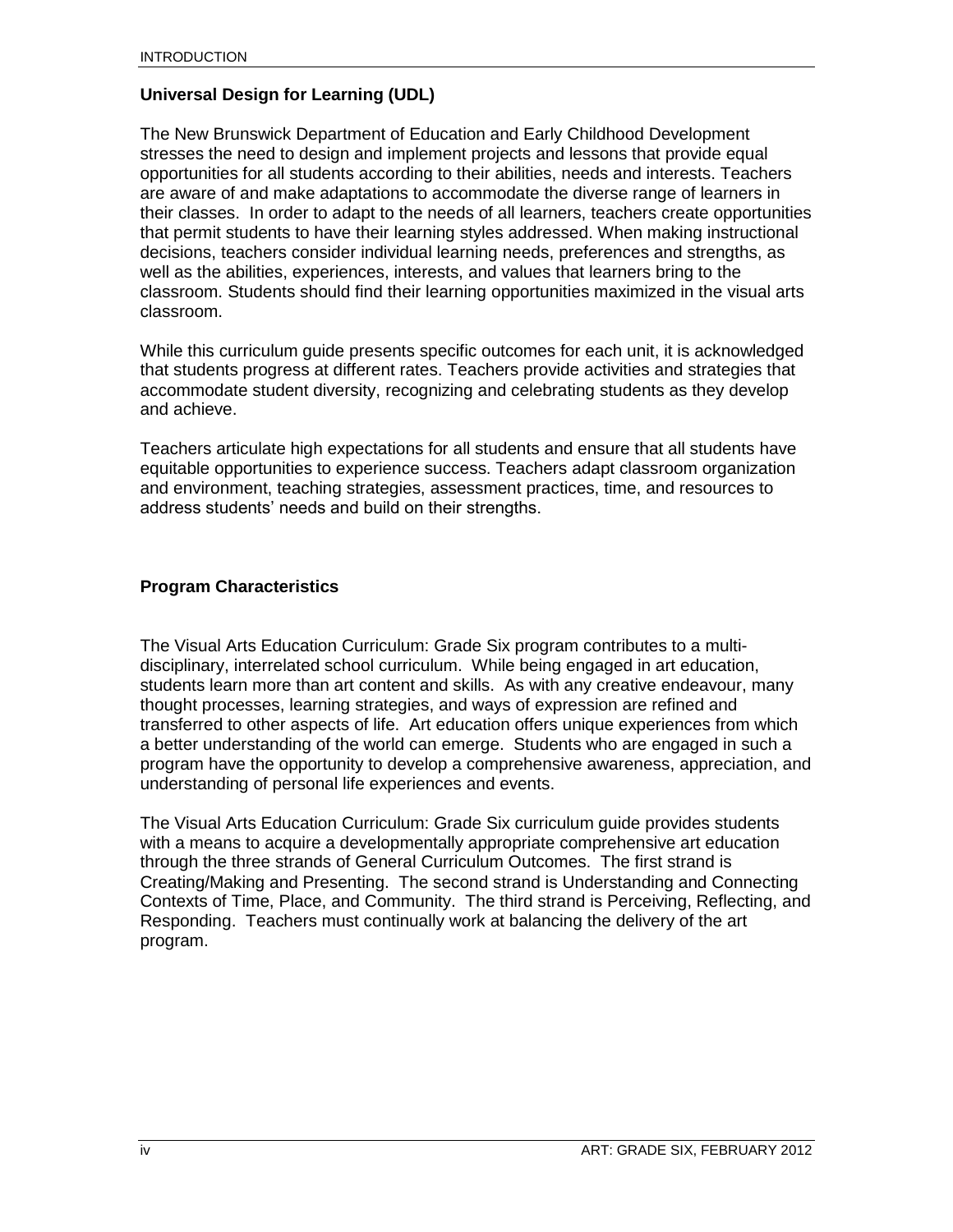## **Assessment**

Teachers make decisions about program delivery based on the results of ongoing formal and informal assessment processes. With timely applications of assessment strategies, teachers can determine what outcomes and experiences need increased emphasis. The assessment process shapes the learning activities of the future. An environment of acceptance, openness, and encouragement is the basis of objective assessment.

When determining how well a student has learned a concept, process, or skill, teachers consider the vast array of learning styles present in any classroom. Along with achievement standards, a list of suggestions for assessment strategies is offered in this document. As well, the teacher's edition of *A Personal Journey* contains extensive rubrics and other evaluative tools, including suggestions for assessment at the end of every unit.

It is recommended that teachers develop their own rubrics for specific assignments. Students may be included in the creation of the rubrics. Students should be made aware of the rubric's criteria before beginning a project.

## **Assessment Strategies**

Effective assessment of learning requires diverse strategies that gather information in a systematic way. Many strategies, including the following, can be used as formative as well as summative assessment. In planning art experiences, use a broad, balanced range of strategies that will give students multiple opportunities to demonstrate what they know, value, and can do. The following represent a variety of ways in which students and teachers can assess learning. Teachers use assessment opportunities to reflect upon the effectiveness of their instructional design and incorporate student feedback into their planning of subsequent learning experiences.

| <b>Pre-assessment</b>     | Use pre-assessment strategies to determine students' current<br>skill level or knowledge of concept. For example: questioning<br>techniques and observation of initial drawings may be used                                                                                                                                                                                                                                                                                                                         |  |  |
|---------------------------|---------------------------------------------------------------------------------------------------------------------------------------------------------------------------------------------------------------------------------------------------------------------------------------------------------------------------------------------------------------------------------------------------------------------------------------------------------------------------------------------------------------------|--|--|
| <b>Student Portfolios</b> | Portfolios are a useful way to organize and protect student<br>work. The portfolio is a powerful assessment tool representing<br>a rich source of authentic information on progress and best<br>efforts.<br>The portfolio may include:<br>samples of work such as paintings, drawings, or prints in<br>progress as well as best efforts<br>samples of reflective writing or sketches from a journal<br>responses to own or others' work<br>personal questions or comments about viewing<br>$\bullet$<br>experiences |  |  |
|                           | explanations of steps and processes used and difficulties<br>encountered<br>media products, including pictures, photographs, lists of<br>resources                                                                                                                                                                                                                                                                                                                                                                  |  |  |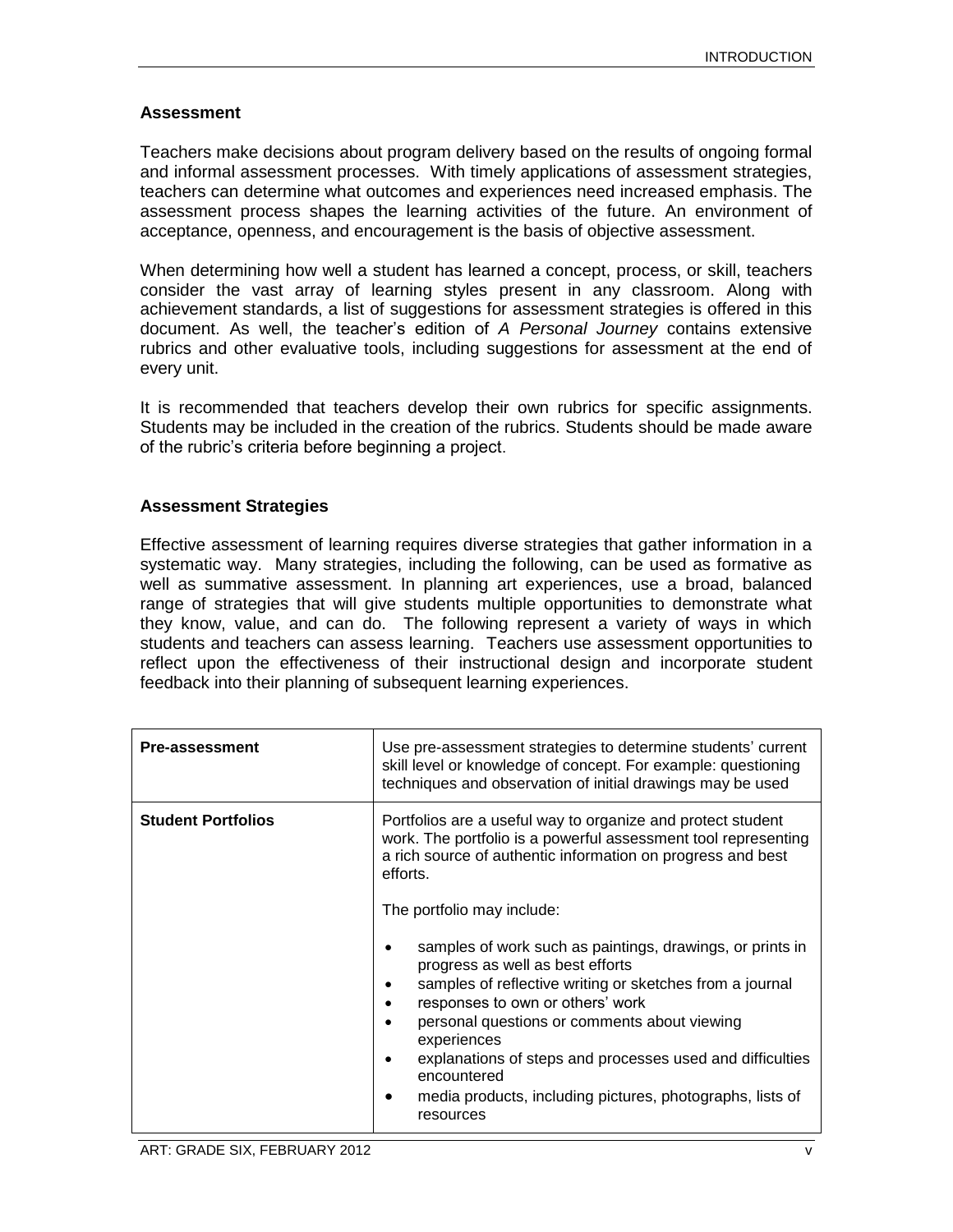| <b>Observation</b>                               | Watching students engaged in classroom art activities gives<br>valuable information of students' learning process and<br>provides information about:<br>students' day-to-day performance<br>work habits and attitudes towards art<br>$\bullet$<br>frustrations, joys, and levels of persistence<br>$\bullet$<br>feelings and attitudes towards art<br>$\bullet$<br>ability to work independently and collaboratively in making<br>$\bullet$<br>art<br>preferred learning styles<br>٠<br>development of students' ideas and understandings                                                                                                                                                                                                  |
|--------------------------------------------------|--------------------------------------------------------------------------------------------------------------------------------------------------------------------------------------------------------------------------------------------------------------------------------------------------------------------------------------------------------------------------------------------------------------------------------------------------------------------------------------------------------------------------------------------------------------------------------------------------------------------------------------------------------------------------------------------------------------------------------------------|
| Questioning                                      | The kinds of questions teachers ask send powerful messages<br>to students about what is valued in the learning process.<br>High-level, open-ended questions challenge students to think<br>critically. Open-ended questions allow students to organize<br>and interpret information, make generalizations, clarify and<br>express their own thinking, understand concepts, and<br>demonstrate originality and creative ability.                                                                                                                                                                                                                                                                                                            |
| <b>Art Journals/Sketchbooks</b>                  | Encourage students to write reflectively about their arts<br>experiences and to sketch ideas that may be used for future<br>work. These journals and sketchbooks can be used by<br>students and teachers to assess learning that has taken place<br>and to set goals for future work.<br>Refer to Appendix D                                                                                                                                                                                                                                                                                                                                                                                                                               |
| Peer Feedback through Group<br><b>Discussion</b> | On-going, meaningful conversations about concepts, ideas,<br>and works in progress are essential in order that students<br>have opportunities to find and develop their voices, to practise<br>respectful listening, and to celebrate one another's work.                                                                                                                                                                                                                                                                                                                                                                                                                                                                                  |
| <b>Performance Assessment</b>                    | Performance assessment allows learners to develop and<br>apply criteria to assess performance of the task. One of the<br>ways in which teachers can help clarify assessment criteria for<br>students is through the use of rubrics. Rubrics add structure<br>to the assessment process by describing the criteria used to<br>assess student performance. They can be developed by<br>teachers or students individually or as a group. They may<br>provide a fixed measurement scale or simply a means for<br>reflective response to general criteria. Students must be<br>aware of the criteria being used to assess before beginning<br>each project. Essential learnings may be posted in the<br>classroom in student-friendly language. |
| <b>Student-Teacher</b><br><b>Conversations</b>   | These conversations yield valuable information about learning<br>habits, feelings, and attitudes. They provide immediate<br>opportunities for looking at work to date and suggesting new<br>directions. They allow for on-the-spot teaching and goal<br>setting.                                                                                                                                                                                                                                                                                                                                                                                                                                                                           |
| <b>Questionnaires or Surveys</b>                 | A questionnaire or survey might follow an activity or project to<br>determine how well the team functioned and how well the<br>individual participated and contributed. These may be<br>developed independently or collaboratively by teachers and<br>students.                                                                                                                                                                                                                                                                                                                                                                                                                                                                            |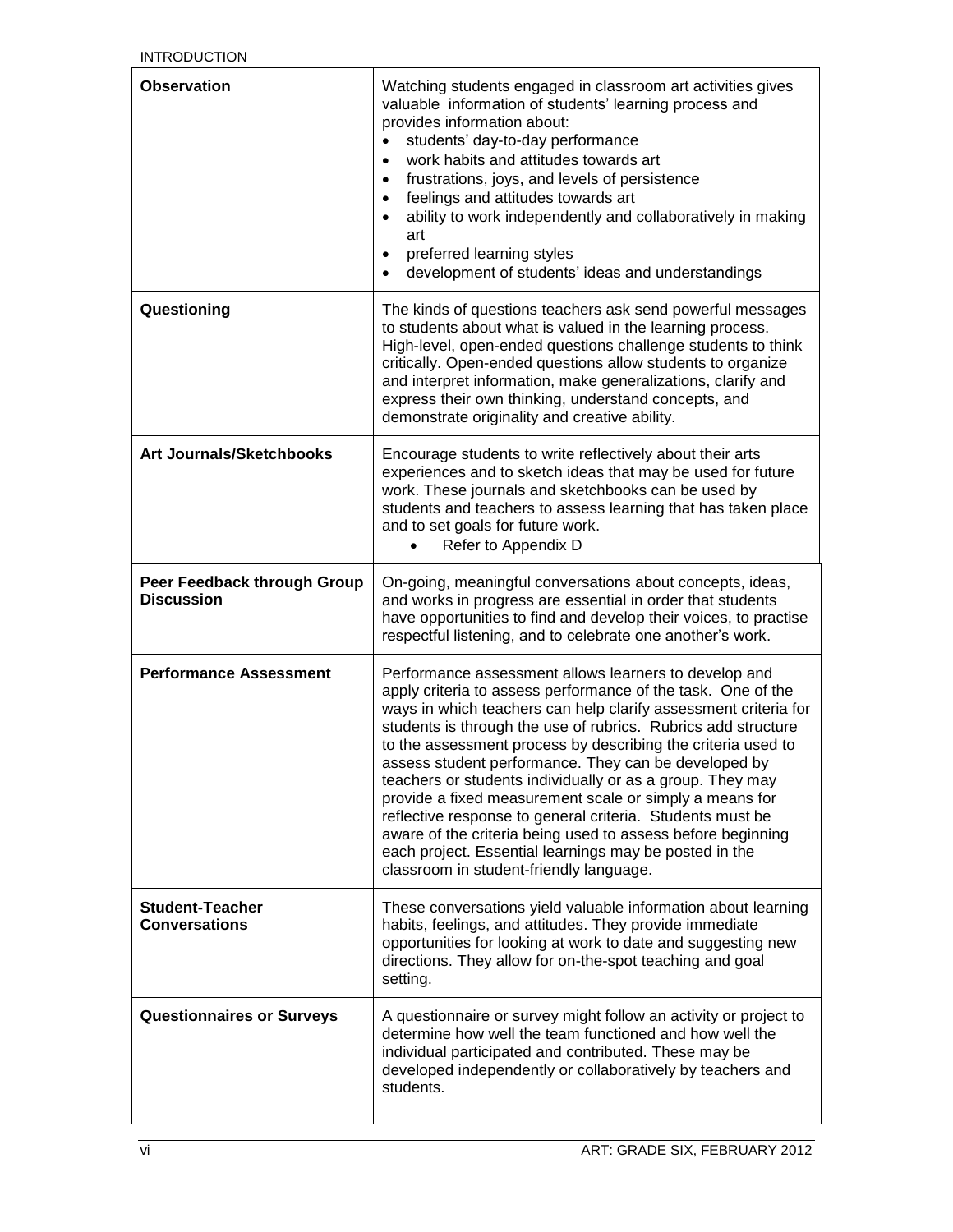| <b>Anecdotal Records</b> | Anecdotal records may include comments, questions, and<br>observations. They provide direct information on how and<br>what students are learning throughout the process. They can<br>be collected while students are:<br>engaged in open-ended tasks<br>working in small or large group activities<br>participating in a celebration of their work<br>engaged in conversations with the teacher or with one<br>another about their learning<br>responding to the work of others |
|--------------------------|---------------------------------------------------------------------------------------------------------------------------------------------------------------------------------------------------------------------------------------------------------------------------------------------------------------------------------------------------------------------------------------------------------------------------------------------------------------------------------|
| <b>Checklists</b>        | Checklists used in conjunction with other assessments give<br>the teacher and learner a useful strategy for focusing on<br>specific tasks.                                                                                                                                                                                                                                                                                                                                      |

## **Program Requirements**

The quality of instruction, the amount of time on task and a supportive school culture each directly affect student achievement.

The learning continuum must be supported by the provision of sufficient time and resources to ensure that students experience a broad range of arts learning experiences that are sequential, comprehensive, planned, co-ordinated, and related to the organizing strands and outcomes. (*Foundation for the Atlantic Canada Arts Education Curriculum*; Document 843280, page 13)

#### **The recommended minimum time allotment for Grade 6 visual arts is 60 minutes weekly.**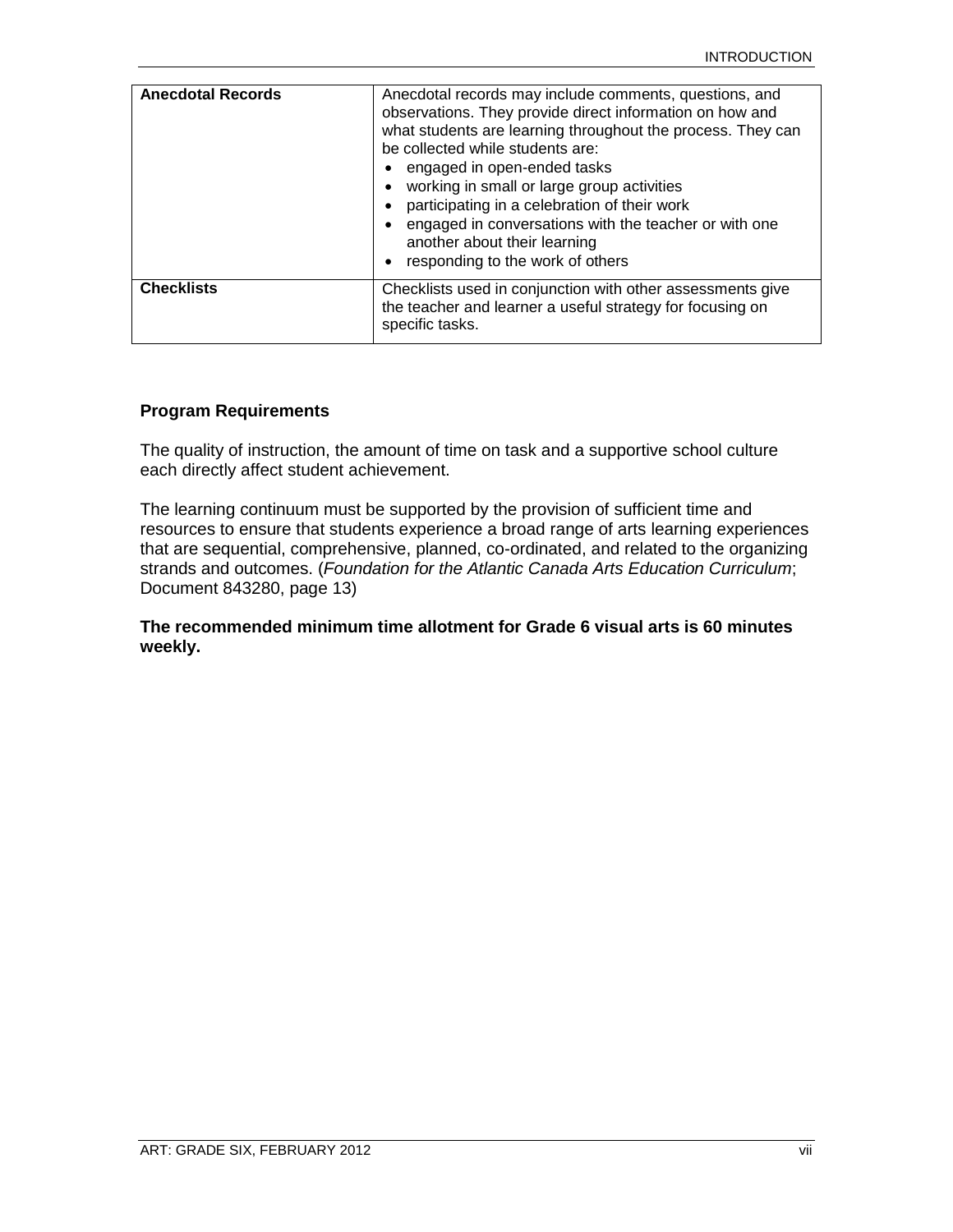## **Suggestions for Achievement Levels**

| <b>Outstanding Performance</b> | $95 - 100\%$ | Outcomes are consistently<br>demonstrated with independence to<br>an outstanding level - exceeds<br>expectations. |
|--------------------------------|--------------|-------------------------------------------------------------------------------------------------------------------|
| Very Good Performance          | $85 - 94\%$  | Outcomes are consistently<br>demonstrated with independence to<br>a high level.                                   |
| <b>Good Performance</b>        | $75 - 84%$   | Outcomes are demonstrated with<br>occasional help to a competent<br>level.                                        |
| Satisfactory Performance       | $65 - 74%$   | Outcomes are demonstrated with<br>occasional help to a basic level.                                               |
| <b>Weak Performance</b>        | $60 - 64%$   | Outcomes are occasionally<br>demonstrated to a marginal level<br>with frequent help.                              |
| Unsatisfactory Performance     | Below 60%    | Outcomes are rarely demonstrated,<br>even with teacher support.                                                   |

## **Displaying Student Art**

**It is most important to display the work of young artists** as often as you can and in as many places as possible. Children feel a great sense of pride and accomplishment whenever they see their work displayed.

Whether you use formal display panels or showcases, or whether you place art on the walls throughout the school, it does not really matter. What is important is to display every students work (not just the best) and to change the displays frequently. Be sure the art display goes beyond the classroom and immediate area and into the foyer, the cafeteria, staff room, or the office.

The display of children's art is really an art experience in itself. Having an "Art Show" encourages us to explore aesthetics: balance, unity, variety, texture, and space are just a few concepts we consider when preparing an Art Show.

**Involve the students** themselves; encourage them to mount, title and arrange the display. If the displays around the school are consistently changing, there should be plenty of opportunity for everyone to take part. Students usually enjoy decorating their school. A few helpful suggestions and some thoughtful supervision will ensure a pleasing and worthwhile display.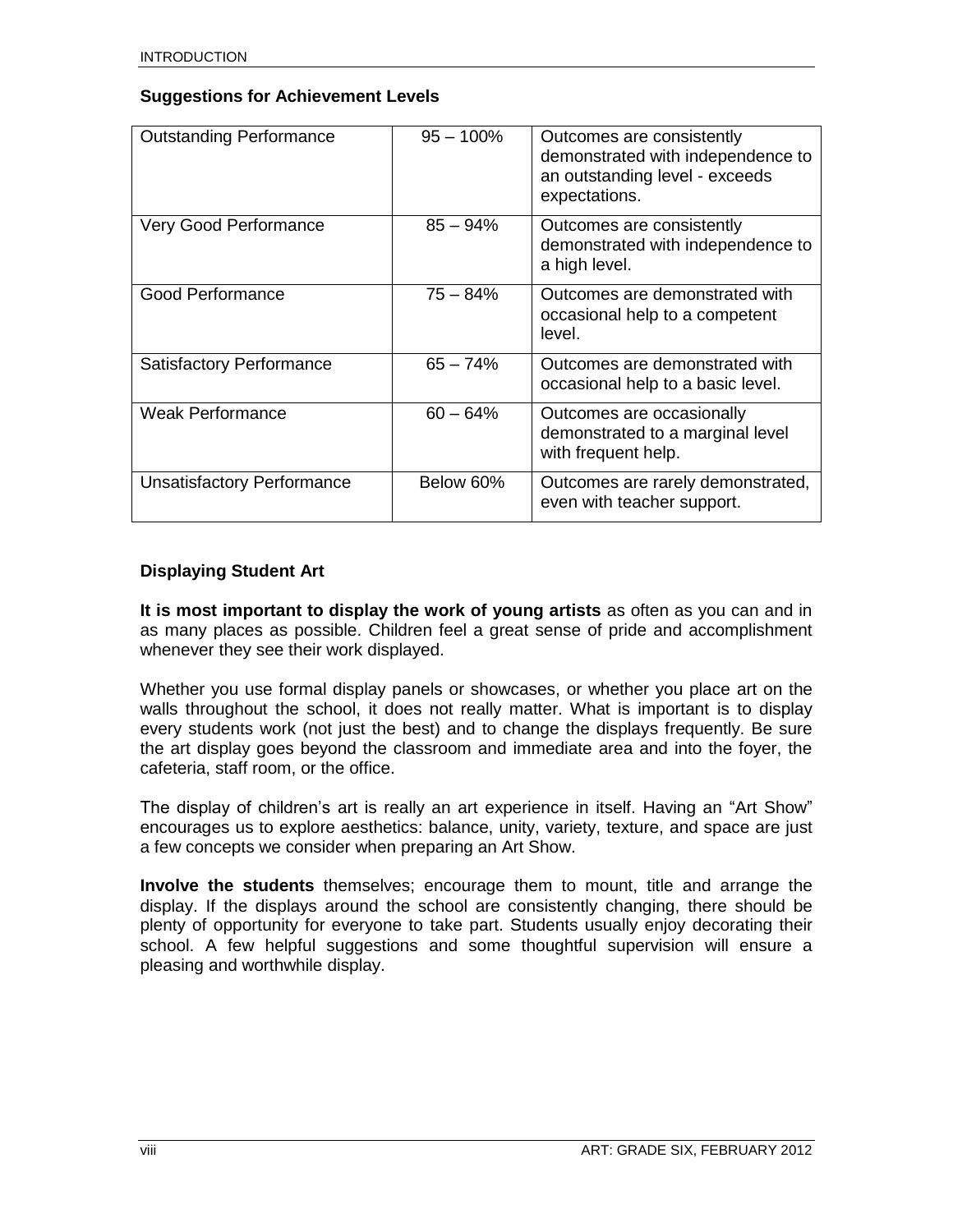## **List of Supplies**

The following list includes many of the items necessary in order to teach this course. This list is neither exhaustive nor mandatory. Teachers may not need all items listed if the projects they choose to present do not require them. Conversely, teachers may need additional materials and supplies to complete projects they choose to present to reach the desired curricular outcomes. Please refer to pages R38 and R39 in the core resource for further supply suggestions.

Teachers should request, from the supplier, a safety data sheet for materials that have any degree of toxicity. This data sheet should be kept in the classroom.

| <b>Drawing Consumables</b>                                                                                                                                                                                                                                                                                                                    | <b>Drawing Tools</b>                                                                                                                                                                                                                                                     |
|-----------------------------------------------------------------------------------------------------------------------------------------------------------------------------------------------------------------------------------------------------------------------------------------------------------------------------------------------|--------------------------------------------------------------------------------------------------------------------------------------------------------------------------------------------------------------------------------------------------------------------------|
| Range of drawing pencils - HB, 2B, 4B, 6B<br>Charcoal and/or conte<br>Oil pastels<br>Chalk pastels<br>Assorted coloured markers<br>Black permanent markers (e.g. Sharpie)<br>Pencil crayons (quality brands)<br>Ball point or felt tip drawing pens<br>Liquid India ink<br>Erasers - white vinyl and kneaded<br>Blending stumps or tortillons | Pen handles<br>Drawing nibs                                                                                                                                                                                                                                              |
| <b>Painting Consumables</b>                                                                                                                                                                                                                                                                                                                   | <b>Painting Tools</b>                                                                                                                                                                                                                                                    |
| Watercolour sets - 8 colours minimum.<br>Tempera paint (e.g. red, yellow, blue, green,<br>black, white, etc.)<br>Acrylic paints                                                                                                                                                                                                               | Watercolour brushes in 2-3 sizes<br>Hog hair brushes in various sizes(e.g. #6,#8<br>round brushes, #11 flat brush, etc.)<br>Containers for water<br>Watercolour mixing palettes<br>Containers for paint (muffin tins, egg cartons,<br>paper plates, plastic trays, etc.) |
| <b>Printmaking Consumables</b>                                                                                                                                                                                                                                                                                                                | <b>Printmaking Tools</b>                                                                                                                                                                                                                                                 |
| Printing inks (water based if possible)<br>Stamp pads<br>Printing blocks such as "Soft Kut" and/or<br>Styrofoam printing plates                                                                                                                                                                                                               | Linoleum cutter handles and blades<br>Rubber brayers (ink rollers)<br>Plexiglass<br>Printing press and/or barens                                                                                                                                                         |
| <b>Sculpture Consumables</b>                                                                                                                                                                                                                                                                                                                  | <b>Sculpture Tools</b>                                                                                                                                                                                                                                                   |
| Earthenware clay<br>Glazes<br>Wire<br>Cardboard<br>Papier mâché<br><b>Plaster of Paris</b><br>Plasticine/modeling clay (quality brands)                                                                                                                                                                                                       | An assortment of clay tools<br>Pottery kiln (installed to code specifications)                                                                                                                                                                                           |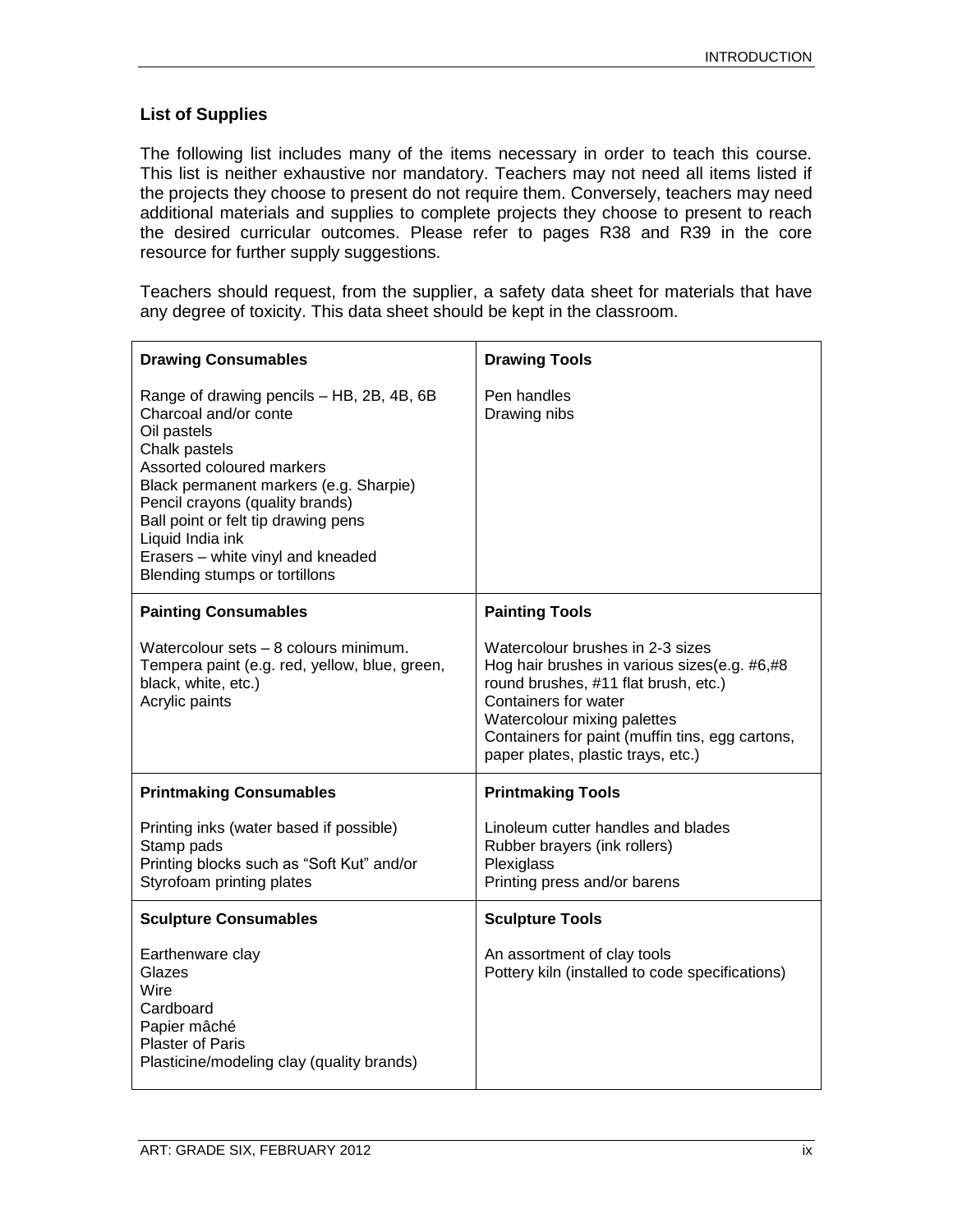| <b>Technology</b>                                                                                                                                                                                      | <b>Software Tools</b>                                                                                                                                                                                |
|--------------------------------------------------------------------------------------------------------------------------------------------------------------------------------------------------------|------------------------------------------------------------------------------------------------------------------------------------------------------------------------------------------------------|
| Digital camera (class set)<br>Tripod<br>Computer<br>Projector<br>Projection screen<br>Smartboard<br>Memory stick (class set)                                                                           | Artchives<br>Free, downloadable art software:<br>www.theopendisc.com/education<br>www.getpaint.net                                                                                                   |
| <b>General Consumables</b>                                                                                                                                                                             | <b>General Tools</b>                                                                                                                                                                                 |
| Felt<br>White glue<br>Glue sticks<br>Masonite<br>Tape: masking, scotch, packing, duct                                                                                                                  | Rulers (metric and standard)<br>Meter sticks<br><b>Scissors</b><br>X-acto knives<br>Manual pencil sharpeners (each student should<br>have their own metal sharpener)<br>Electric Sharpener (teacher) |
| Paper                                                                                                                                                                                                  |                                                                                                                                                                                                      |
| <b>Tissue Paper</b><br>Bond/cartridge paper (12"x18"; 18"x24")<br>Manila paper<br>Newsprint<br>Assorted construction paper<br><b>Bristol board</b><br>Mayfair paper or coverstock<br>Watercolour paper |                                                                                                                                                                                                      |

## **Classroom Equipment:**

Access to running water and paper towels Paper cutter that can accommodate 24" paper Drying racks for paintings and prints Storage shelves for student work, paper and supplies Locked storage area for knives and other tools Adjustable lighting Ventilation appropriate for materials being used Access to computers for research and design assignments \*All paper products are in standard measurement so rulers should be in dual measurement.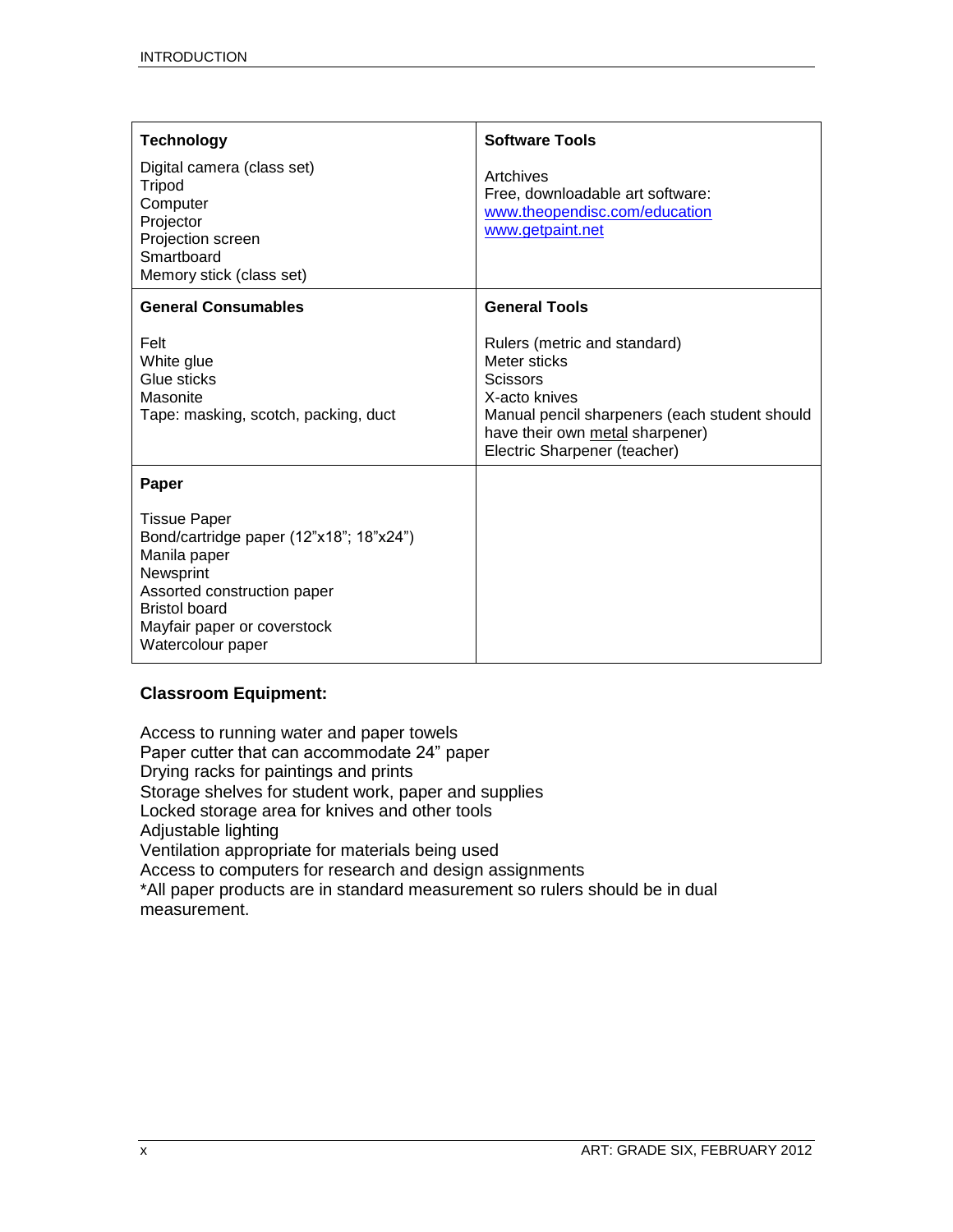**Curriculum Outcomes**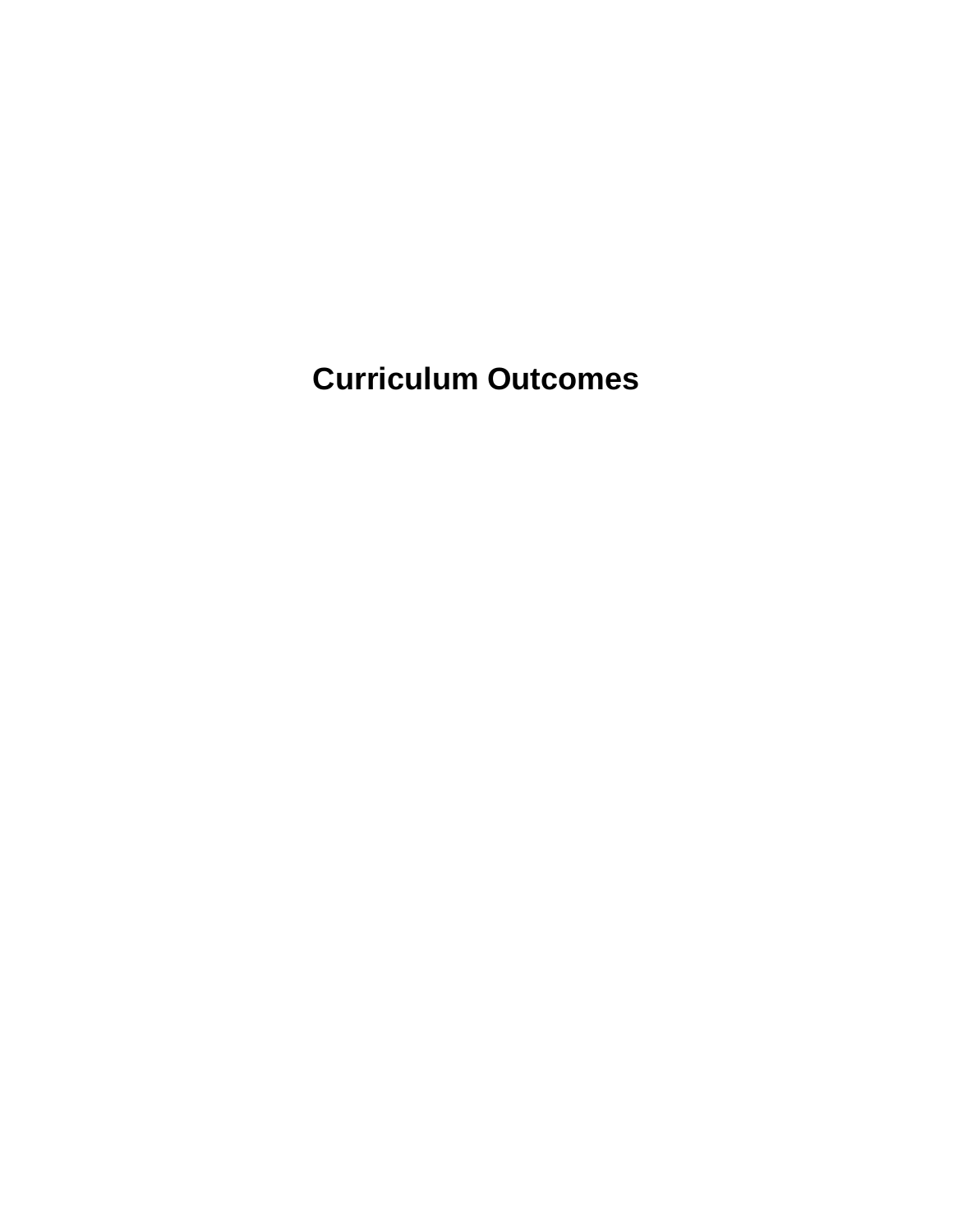## **GCO 1: Students will explore, challenge, develop, and express ideas, using the skills, language, techniques, and processes of the arts.**

## **Outcomes**

#### *By the end of grade 6, students will be expected to*

6.1.1 create imagery that demonstrates an understanding of the expressive qualities of the elements and principles of design

6.1.2 demonstrate and apply knowledge of basic art skills, techniques, processes, and language

6.1.3 experiment with a variety of materials, tools, equipment, and processes

6.1.4 develop and create imagery that draws upon observation, imagination, memory, and the interpretation of sensory experiences

6.1.5 solve design problems by making use of the elements and principles of design, using a variety of technologies

6.1.6 select and use a variety of tools and technological processes in creating art objects

## **Suggestions for Learning and Teaching**

- Introduce Students to the Elements of Art.
- Introduce the Principles of Design.

#### **Drawing:**

- Contour Line Drawing:
	- Blind and modified contour drawing (refer to: *The New Drawing on the Right Side of the Brain* by Betty Edwards)
		- Contour line drawings based on observation (e.g. still life)
- Gesture Drawing.
- Figure Drawing with attention to proportions (e.g. facial, body).
- Create the illusion of depth (e.g. overlapping placement, size, and linear perspective, etc.).
- Create abstract drawings using line and colour.
- Create value drawings of simple forms. This is a good way for students to learn about different values and blending techniques using a variety of materials.
- Have students keep a sketchbook which they use regularly.

## **Painting**

- Review how to properly set up and clean up.
- Review basic brush concepts.
- Review painting techniques.
- Explain the properties of different paints.
- Have students work with a variety of colour techniques and theories.

#### **Printmaking**

- Stamping using found objects.
- Stencils sponge stamps or design your own.
- Stamping:
	- Explore additive techniques such as collographs and using glue.
	- Explore subtractive techniques using potatoes and styrofoam.
	- Relief Printing:
	- Found objects
	- Card prints and rubbings
	- Styrofoam prints
	- Relief surfaces
	- **Monoprints**
	- Positive and Negative space
	- Reversal process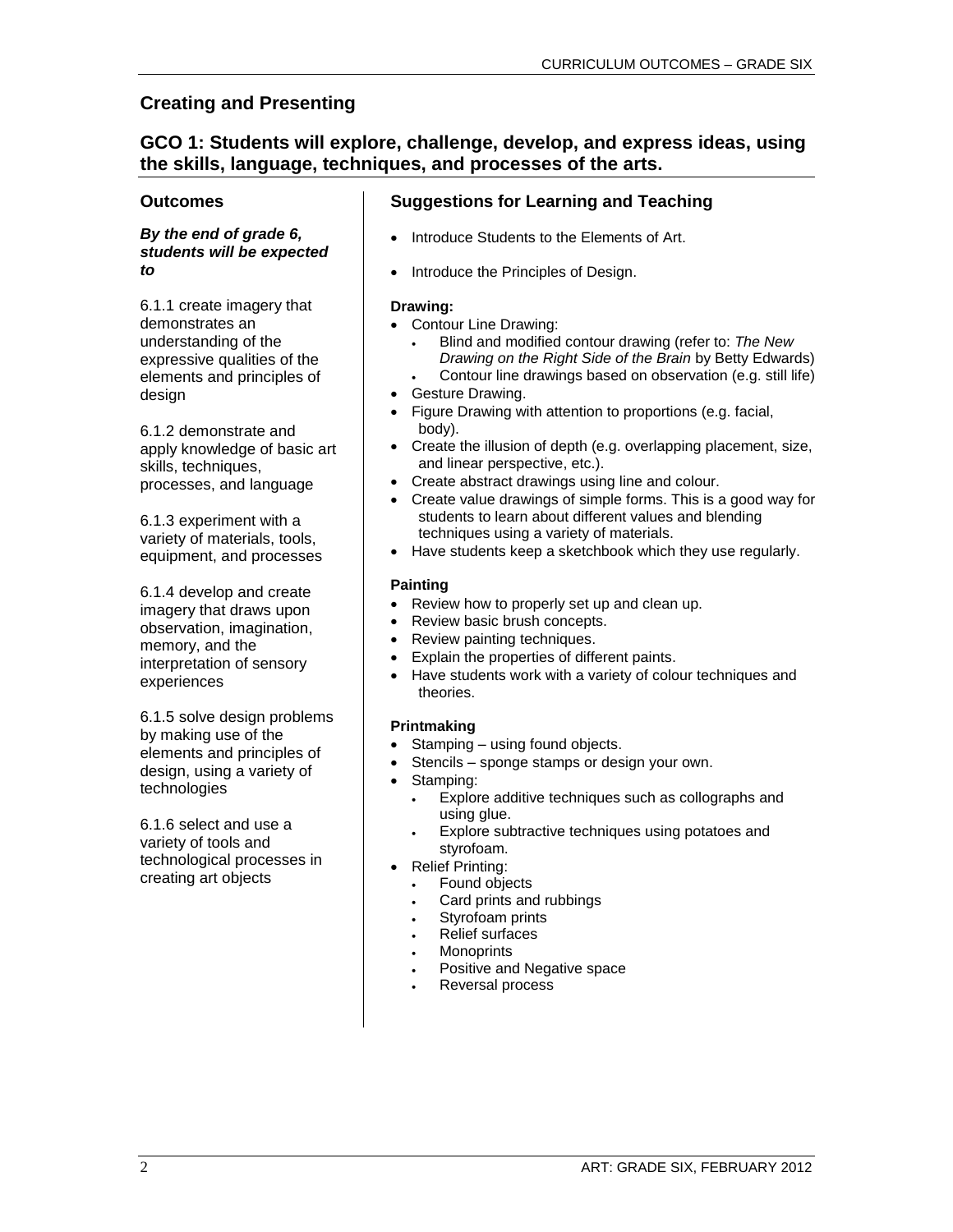## **GCO 1: Students will explore, challenge, develop, and express ideas, using the skills, language, techniques, and processes of the arts.**

## **Suggestions for Assessment**

Progress in studio work may be assessed in a number of ways:

- Completed work can be compared to a number of previewed standards such as student examples and rubrics.
- Pre-assessment, formative progress of student ability
- A final mark may include a participation component.
- Work (hardcopy or digital) may be gathered in a portfolio which showcases the student's strengths, favourite accomplishments, growth, etc.

Information and skills can be assessed in the form of **review, questions, discussions, self-reflection, self evaluation, reports, presentations and traditional testing.**

**Sketchbooks and journals** periodically collected and marked.

Student art work may be assessed according to the following criteria:

- Suggested outcomes
- Technical competence
- Attention to detail
- Observational skills
- Degree of independence
- Expressiveness
- Growth
- Work habits

Given that most work will be completed during class time, participation may be assessed according to the following criteria:

- Time on task
- Listening skills
- Preparedness
- Care of the work space
- Proper use of materials

#### **Notes and Resources**

Carefully articulate behaviour expectations and proper use, care and maintenance of art equipment.

- *Adventures in Art*, Chapman
- *Art Synectics*, Roukes
- *Design Synectics* , Roukes
- *Art A Personal Journey,* Katter and Stewart
- *Art and Illustration for the Classroom,* Brynjolson
- *The New Drawing on the Right Side of the Brain,* Edwards
- *Discovering Canadian Art,* Bennett and Hall
- *The Annotated Mona Lisa*, Strickland
- *Drawing for Older Children and Teens,* Brookes
- *Painter's Wild Workshop,* Loscutoff
- *Draw Real People,* Hammond
- *Draw Real Animals,* Hammond
- *Arts and Activities* (magazine)
- *Schoolarts* Magazine
- Internet

Materials:

- Drawing mannequins
- Charcoal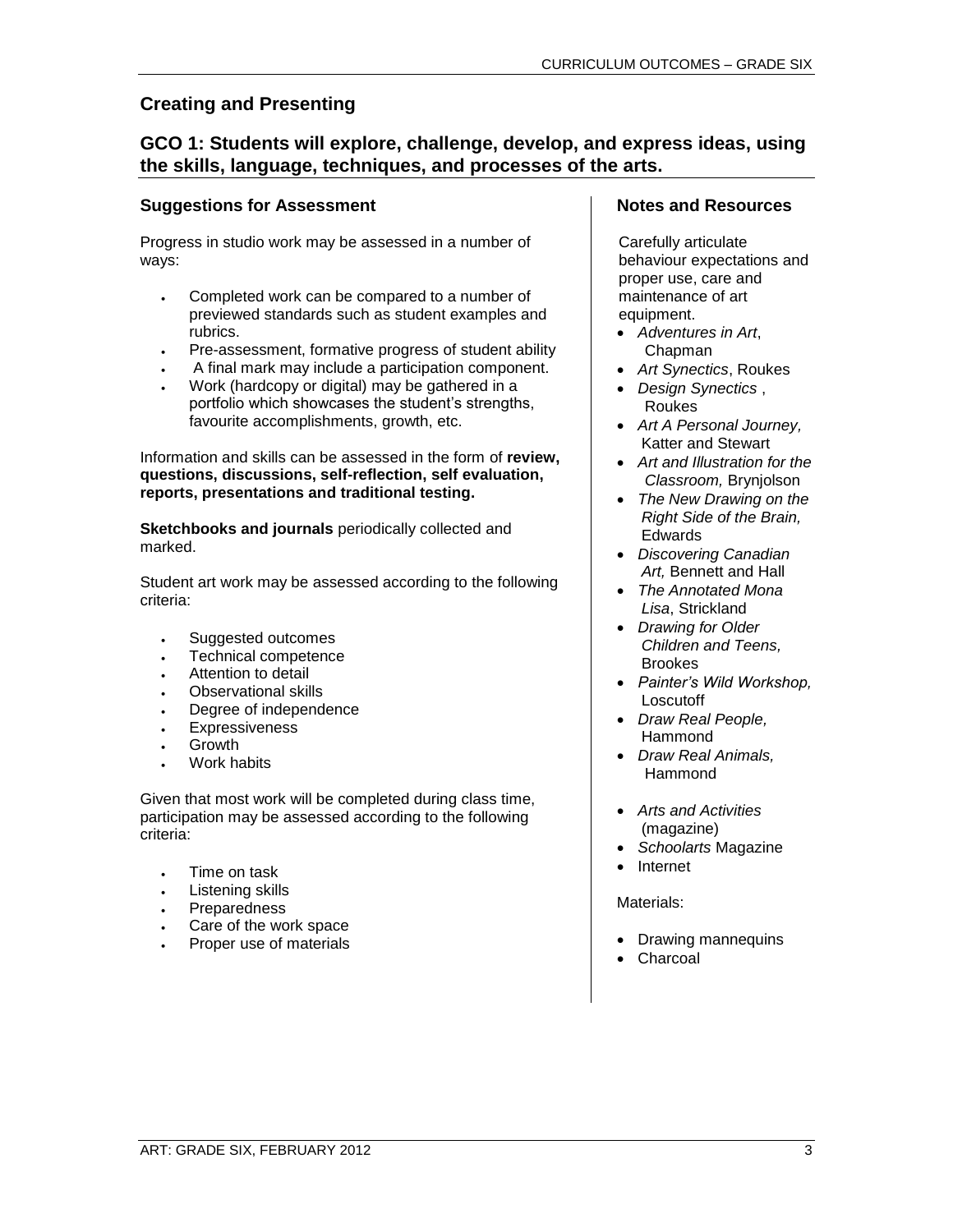## **GCO 1: Students will explore, challenge, develop, and express ideas, using the skills, language, techniques, and processes of the arts.**

## **Outcomes**

#### *By the end of grade 6, students will be expected to*

6.1.1 create imagery that demonstrates an understanding of the expressive qualities of the elements and principles of design

6.1.2 demonstrate and apply knowledge of basic art skills, techniques, processes, and language

6.1.3 experiment with a variety of materials, tools, equipment, and processes

6.1.4 develop and create imagery that draws upon observation, imagination, memory, and the interpretation of sensory experiences

6.1.5 solve design problems by making use of the elements and principles of design, using a variety of technologies

6.1.6 select and use a variety of tools and technological processes in creating art objects

## **Suggestions for Learning and Teaching**

Refer to page xxxiii in *A Personal Journey* for a suggested Five-Step Process for creating an artwork.

#### **Mixed Media**

- Collage
- Resist pastels, scratch art or scraffito.
- Found object assemblage

#### **Three Dimensional**

- Discuss sculpture in the round and relief sculpture
- Create wire sculptures
- Discuss vocabulary and clay techniques slab, slip, score coil and pinch
- Papier-mâché
- Modeling clay/plasticine
- Paper clay, which is composed of "Weathershield" insulation and papier-mâché glue (can be substituted for clay)
- Create mobiles and masks
- Assemble natural found material
- Copy an historical image using a radically different medium, for example, create a 3-dimensional version of a painting or repeat a previously completed project using a different technology/material.
- Use Photostory, Digital Storytelling or Powerpoint to:
	- Present an aspect of Art History
	- Create an instructional presentation
	- Create a storyboard for a video
- Use available technologies (printmaking, digital photography, computers, etc.) to create:
	- a poster for a school event
	- a package for a fictitious product
	- a personal logo
	- a book, CD or magazine cover

Have students make informed choices regarding art media, tools and technologies, by matching art processes with desired results.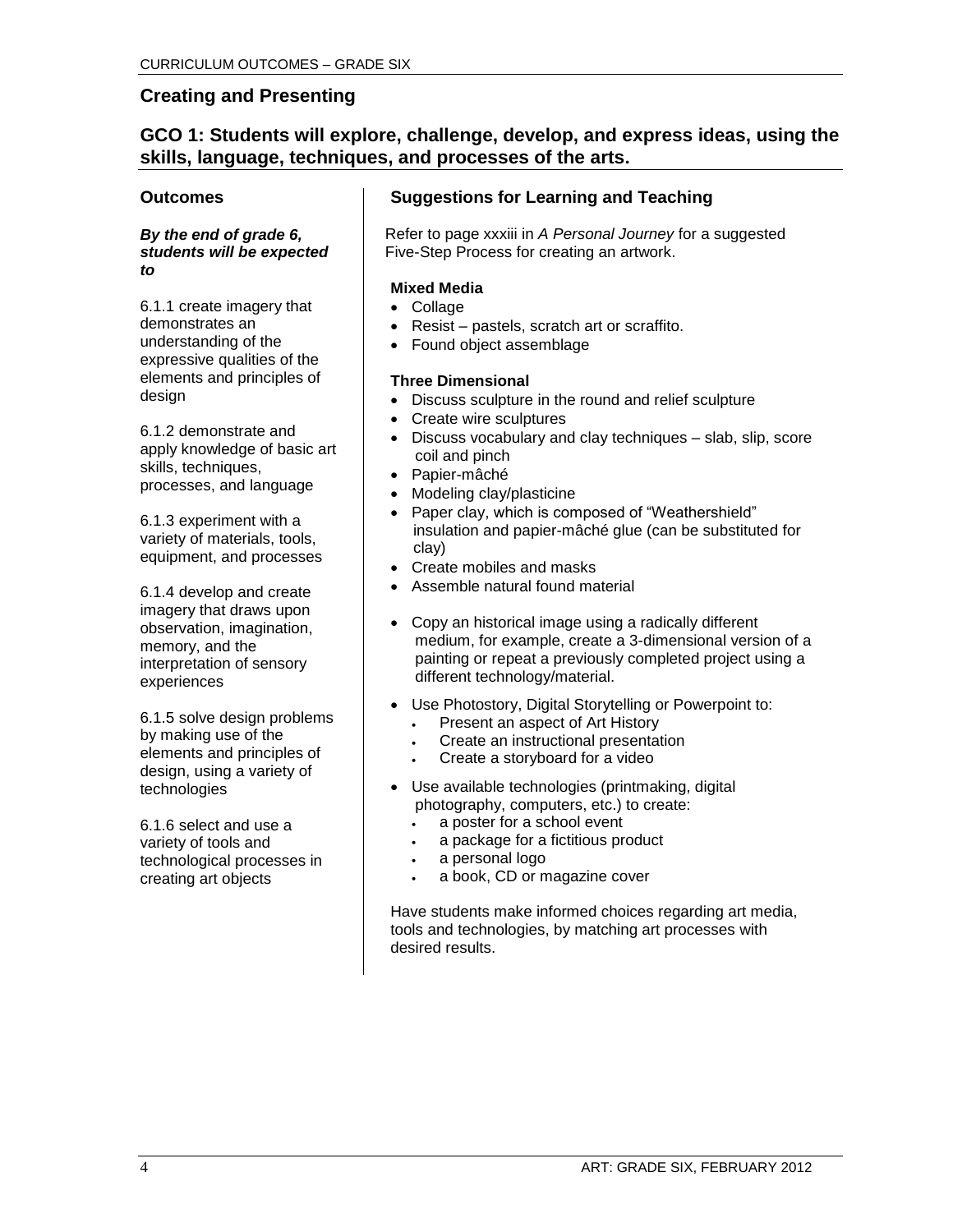## **GCO 1: Students will explore, challenge, develop, and express ideas, using the skills, language, techniques, and processes of the arts.**

#### **Suggestions for Assessment**

Refer to assessment rubric Appendix A.1

Students may be assessed using some of the following criteria:

- Degree of independence
- Presentation of material clarity, organization, originality, communication
- Participation in discussions
- Level of engagement
- Technical competence
- Attention to detail
- Observational skills
- Expressiveness
- Evidence of reflection
- Peer assessment (class critique, exit sheets, comment cards)
- Self-assessment

Progress in studio work may be assessed in a number of ways:

- Completed work can be compared to a number of previewed standards such as student examples and rubrics.
- Pre-assessment, formative progress of student ability
- A final mark may include a participation component.
- Work (hardcopy or digital) may be gathered in a portfolio which showcases the student's strengths, favourite accomplishments, growth, etc.

Information and skills can be assessed in the form of review, questions, discussions, self-reflection, selfevaluation, reports, presentations and traditional testing.

## **Notes and Resources**

Carefully articulate behaviour expectations and proper use, care and maintenance of art equipment.

- *Adventures in Art 6*, Unit 3 (p.p. 88-103) Chapman
- *Art Synectics*, Roukes
- *Design Synectics* , Roukes
- *Teaching Art,* Brynjolson (Part 3, Part 6 and Appendices A, C, D)
- *Art A Personal Journey,* Katter and Stewart
- *Art and Illustration for the Classroom,* Brynjolson
- *The New Drawing on the Right Side of the Brain,* Edwards
- *Discovering Canadian Art,* Bennett and Hall
- *The Annotated Mona Lisa*, **Strickland**
- *Drawing for Older Children and Teens,* Brookes

Grade 6 *Electronic Binder of lesson plans [https://portal.nbed.nb.ca/tr/lr/k-](https://portal.nbed.nb.ca/tr/lr/k-12Arts/Pages/default.aspx)[12Arts/Pages/default.aspx](https://portal.nbed.nb.ca/tr/lr/k-12Arts/Pages/default.aspx)*

• Internet: explore information about Andy Goldsworthy and others who create from natural found materials

Free, downloadable art software:

[www.theopendisc.com/education](http://www.theopendisc.com/education)

[www.getpaint.net](http://www.getpaint.net/)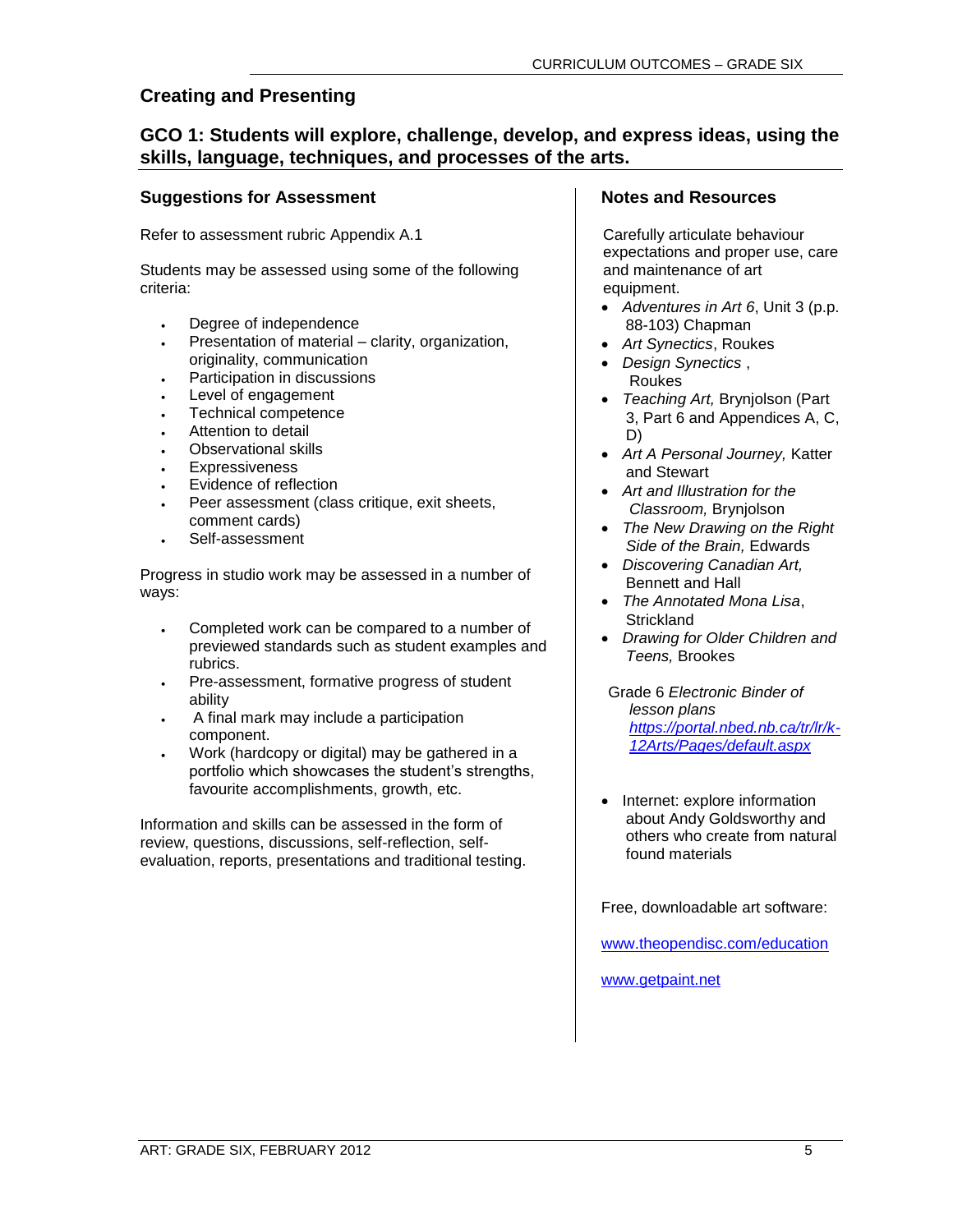## **GCO 2: Students will create and/or present, independently and collaboratively, expressive artworks in the arts for a range of audiences and purposes.**

## **Outcomes**

*By the end of grade 6, students will be expected to*

6.2.1 construct personal meaning and communicate it through their artwork

6.2.2 choose, display, and describe work from their own portfolio

6.2.3 acknowledge and respect individual approaches to and opinions of art

6.2.4 collaborate with others to examine a variety of art forms during the creative process

## **Suggestions for Learning and Teaching**

- Design your own advertising and/or packaging for a product. (See pg. 84 of *Art: A Personal Journey* for a sample lesson.).
- Have a group of students plan, design and possibly execute a mural for an area in the school.
- Use "memories" as a "springboard" for a work of art.
- Investigate how a single idea can be developed and visually expressed in many ways and directions according to the personal meaning desired to be communicated.
- Students reflect on works of art in their personal portfolios. From this portfolio, have students choose a number of works to display along with an accompanying artist's statement for each. (Refer to Appendix C for sample artist statements). Feature a different student's artwork weekly.
- Students volunteer to present their artwork to the class. Have the class offer both positive comments and questions about the artwork. Discuss appropriate and respectful analysis. (See *a Personal Journey,* pp. R12- R17).
- In groups, select various visual art forms (e.g., drawing, mixed media, sculpture) to express ideas about youth and identity.
- Students compare/contrast and discuss different artist's styles and common themes using: portraits, landscape, still life, sculpture, and so on).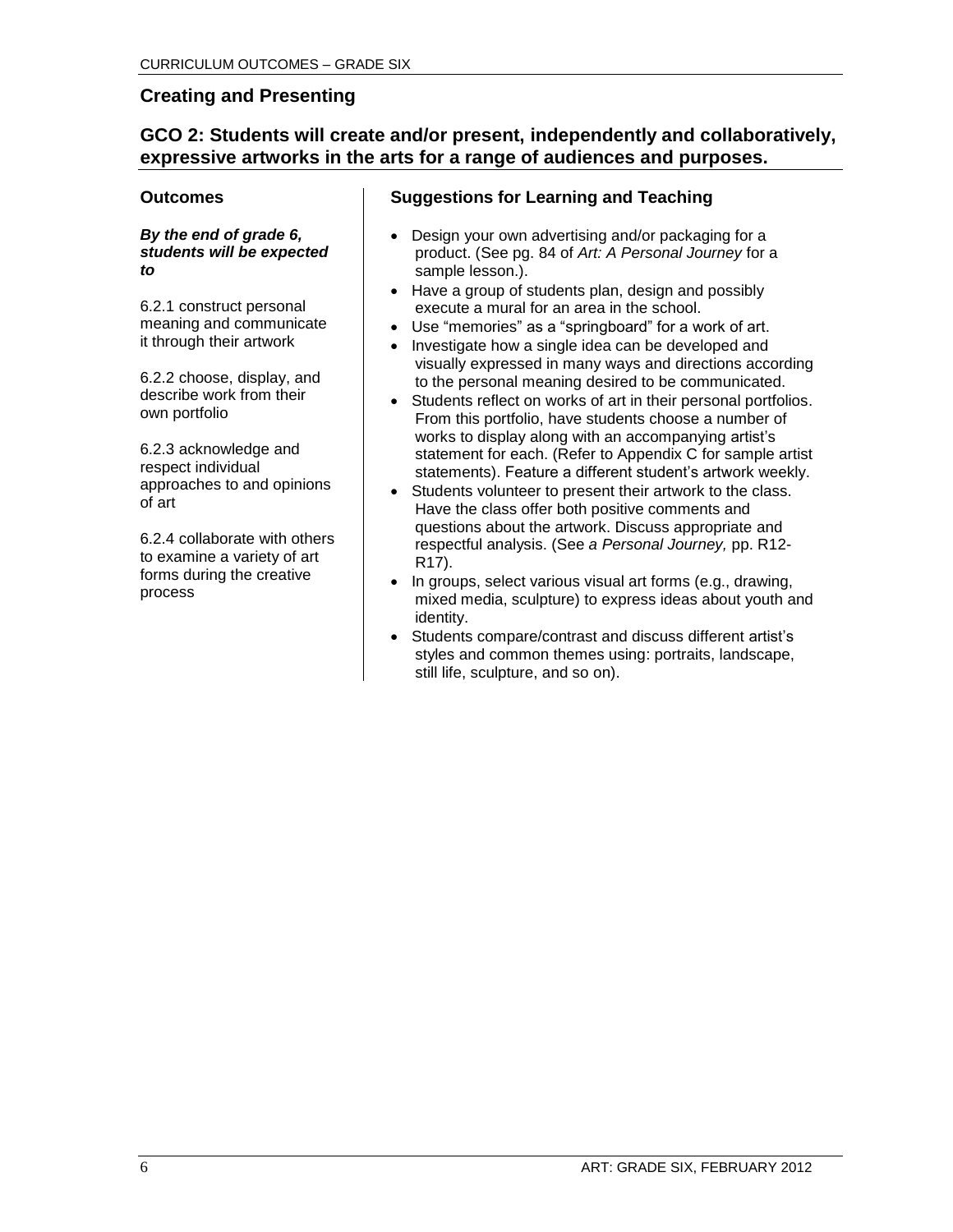## **GCO 2: Students will create and/or present, independently and collaboratively, expressive artworks in the arts for a range of audiences and purposes.**

## **Suggestions for Assessment**

Did the artwork meet the intended outcome? Refer to Appendix A.1 for an example of an Assessment Rubric.

Students complete a self-assessment:

- Did I stay on task?
- Did I share ideas?
- Did I contribute positively to the group?
- What was my responsibility within the group?
- Did I fulfil my responsibility within the group?

Students complete an assessment of the group dynamic:

- Did we stay on task?
- Did we share ideas?
- Did I contribute positively to the group?
- What were our responsibilities within the group?
- Did I feel I had a voice within the group?

To develop an Artist's Statement refer to Appendix C for examples.

Refer to corresponding assessment rubrics in *A Personal Journey.*

Important elements for student presentation of completed projects: clarity, organization, originality, and communication.

## **Notes and Resources**

- *Adventures in Art* Chapman
- *Art Synectics -* Roukes
- *Design Synectics* Roukes
- *Art and Illustration for the Classroom* Brynjolson
- *Art from Many Hands*
- *Discovering Canadian Art* Bennett and Hall
- *The Annotated Mona Lisa*  **Strickland**
- *Art A Personal Journey* Katter and Stewart
- *Getting into Art History* Annie Smith
- *Arts and Activities* (magazine)
- Guide to writing/ developing an artist's statement – see Appendix C

Examples of Themes:

- Matisse/Chuck Close (Portraits)
- Van Gogh/Constable (Landscapes)
- Cezanne/Picasso (Still Life)
- Calder/Rodin (Sculptures)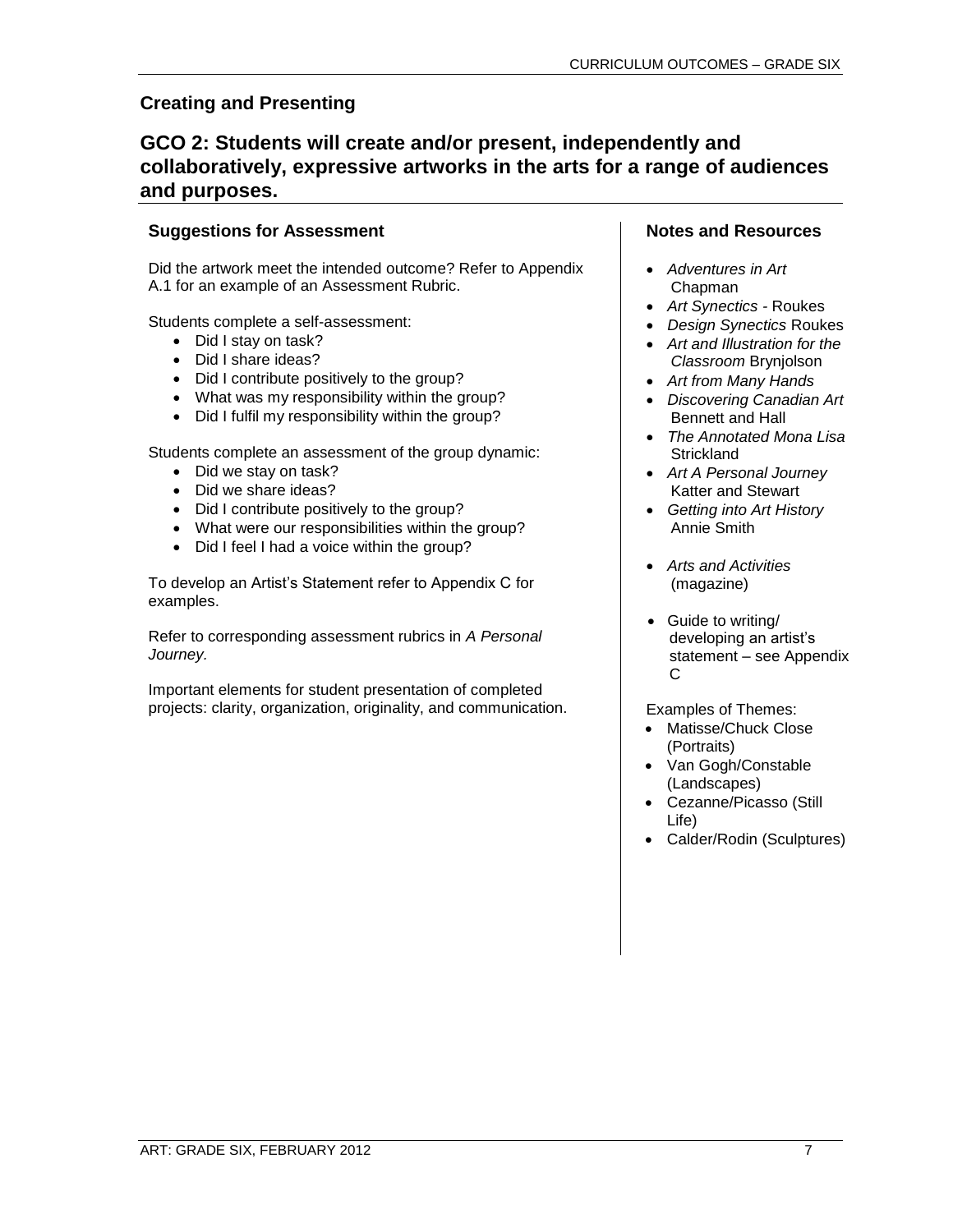## **GCO 3: Students will examine the relationship among the arts, societies, and environments.**

## **Outcomes**

#### *By the end of grade 6, students will be expected to*

6.3.1 investigate the relationship between the visual arts and other subjects

6.3.2 draw upon objects and images from their own community as a starting point for their own art work

6.3.3 recognize that our response to art is strongly influenced by our experiences

6.3.4 identify and discuss the visual effect of the elements and principles of design in the natural and built environment

6.3.5 consider the moral and ethical issues involved in reproducing work

## **Suggestions for Learning and Teaching**

- After discussions with teachers of other content subjects, incorporate art activities into interdisciplinary units.
- Explore how an historical period (Baroque for example) is expressed through a variety of human activities (visual art, music, literature, architecture).
- Compare and contrast two historical time periods in the above manner.
- Students design a monument for their community (Make a link with a guest speaker or a member of the community).
- Use a work of art as a catalyst for a class debate. For example, Barnett Newman's *Voice of Fire* or Keith Haring's *Graffiti.*
- Explore the elements of art and principles of design using examples of local architecture and/or local parks.
- Artists in the past learned to paint by reproducing the old masters. Have students compare "copying for the purpose of studying" to "forgery".
- Explore how art can affect or influence an environment; find examples where the installation of a public sculpture has created controversy (e.g., Louise Bourgeois' *Maman*  at the National Gallery; Peter Powning's *Nest* in Moncton).
- Students might examine the relationship among the arts, society and the environment through:
	- · Research
	- **Field notes**
	- · Journal entries
	- Sketchbook assignments
	- Guest Speakers
	- **Field Trips**
	- Studio projects (individual, small group, whole class)
	- Class discussions and debates
	- **Presentations**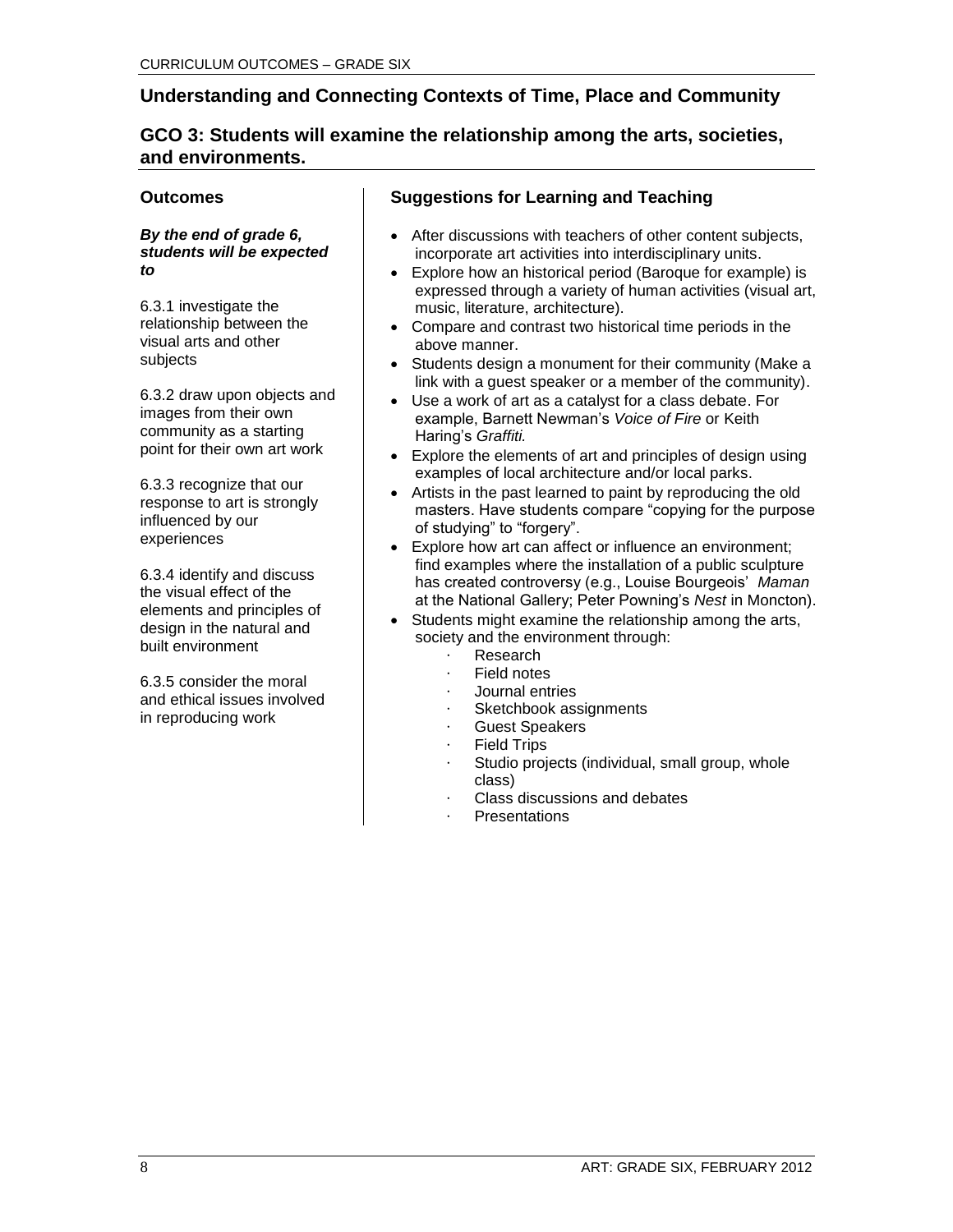## **GCO 3: Students will examine the relationship among the arts, societies, and environments.**

## **Suggestions for Assessment**

Refer to assessment rubrics Appendix A.2

Participation may be assessed according to the following criteria:

- · Time on task
- Listening skills
- **Preparedness**
- · Care of the work space
- Proper use of the materials
- Degree of independence

Student art work may be assessed according to the following criteria:

- · Technical competence
- Attention to detail
- · Observation skills
- Degree of independence
- **Expressiveness**
- **Growth**
- Work habits

## **Notes and Resources**

- *A Personal Journey,* Stewart and Katter
- *The Annotated Mona Lisa,* Strickland
- *The Guerilla Girls Bedside Companion to the History of Western Art*
- *Explorations in Art,* Chapman
- *Discovering Canadian Art,* Bennett and Hall
- *A Collaboration with Nature,*  Goldsworthy

Keith Haring (Graffiti Artist) [www.haring.com](http://www.haring.com/)

National Gallery of Canada [www.gallery.ca](http://www.gallery.ca/)

Beaverbrook Art Gallery EduKit: [http://www.beaverbrookartgallery.org/main](http://www.beaverbrookartgallery.org/main-e.asp)[e.asp](http://www.beaverbrookartgallery.org/main-e.asp)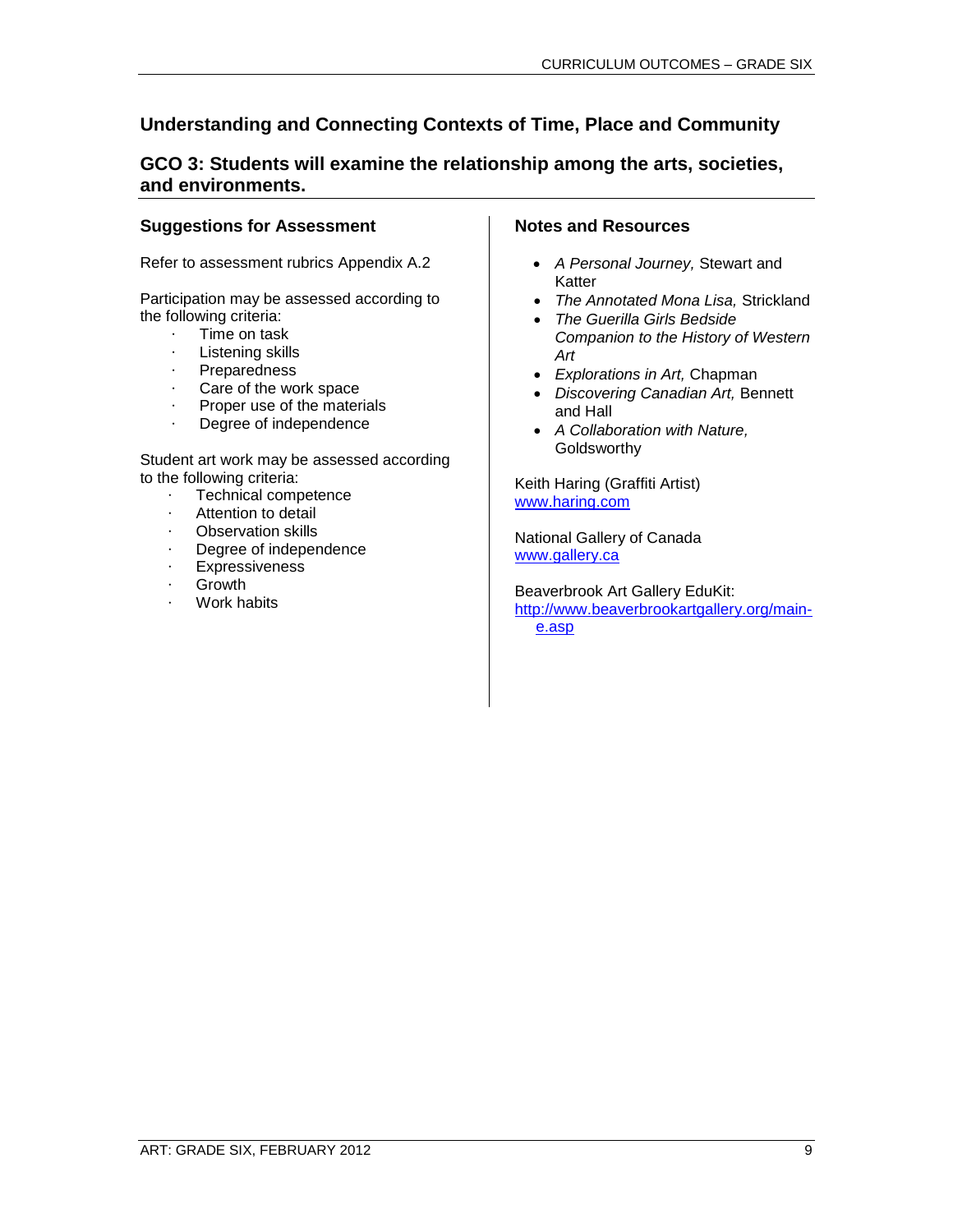## **GCO 4: Students will demonstrate critical awareness of and value for the role of the arts in creating and reflecting culture.**

## **Outcomes**

#### *By the end of grade 6, students will be expected to*

6.4.1 develop observation skills and sensitivity to the visual environment

6.4.2 investigate how visual communication systems are a part of everyday life

6.4.3 use experiences from their personal, social, and physical environments as a basis for visual expression

6.4.4 understand the past events, the way people live, and the visual arts influence on another

6.4.5 demonstrate an awareness of how visual art is used in their school and community

6.4.6 investigate the roles of artists in their community and potential careers available to those trained in the visual arts

## **Suggestions for Learning and Teaching**

- Students create a resume for a famous artist.
- Visit art related venues online or in person.
- Invite artists to visit your class to speak about their work and career.
- Have students maintain a sketchbook or a journal.
- Demonstrate skill in organizing the elements of art to create images that convey a personal message and provide evidence of observational skills.
- Students recognize and describe the principles of design in the world around them (balance, emphasis, repetition, pattern, movement and so on).
- Practice careful observation in various settings depicting a variety of subjects.
- Create a stencil print using symbols that reflect daily life. View and discuss the symbols and images that are part of daily life, such as stop signs, arrows, handicap signs, and computer symbols.
- Demonstrate how symbols and other images can be used to convey meaning (e.g., create a visual statement about personal and/or cultural identity).
- Have students research and design a poster pertaining to an important topic within the school and/or community.
- Create artwork that expresses ideas about identity and how it is influenced (e.g., cultural heritage, pop culture, peer groups, personal and family interests, gender, etc.)
- Introduce the many careers associated with and using the arts.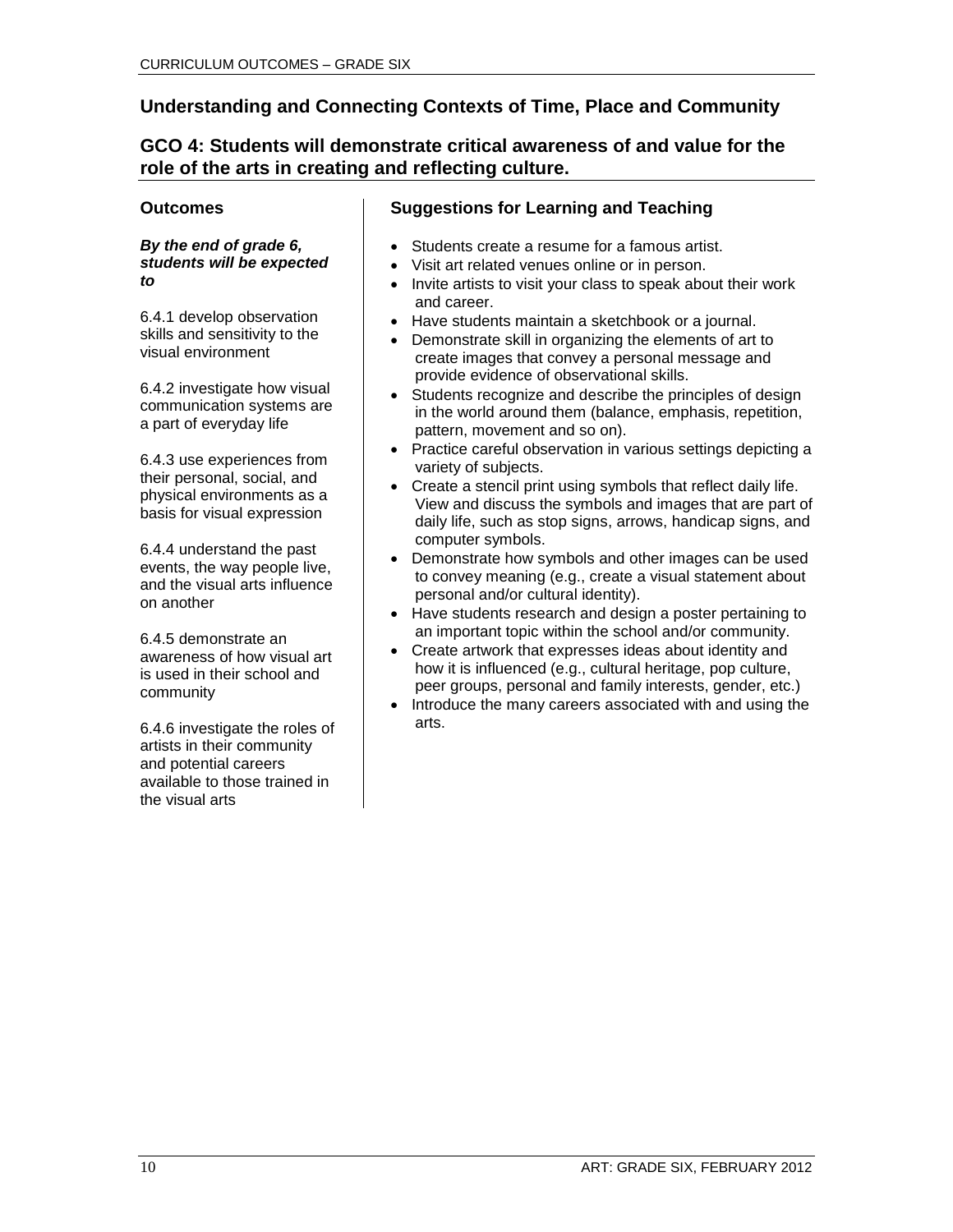## **GCO 4: Students will demonstrate critical awareness of and value for the role of the arts in creating and reflecting culture.**

## **Suggestions for Assessment**

This strand concerns itself with the relationship between art and the environment. Students might examine their environment using the following formats:

- Research
- Journal entries, field notes
- Sketchbook assignments
- Field trips
- Studio projects (individual, small group, whole class)
- Class discussions
- **Presentations**

Students may be assessed using some of the following criteria.

- Degree of independence
- Presentation of material clarity, organization, originality, communication
- Participation in discussions, on field trips, in small groups, with guest speakers

Refer to assessment rubrics Appendices A.1 and A.2

## **Notes and Resources**

- *Adventures in Art* Chapman
- *Art Synectics,* Roukes
- *Design Synectics,* Roukes
- *Art and Illustration for the Classroom,* Brynjolson
- *Art from Many Hands*
- *Discovering Canadian Art,* Bennett and Hall
- *The Annotated Mona Lisa,* Strickland
- *Arts and Activities* (magazine)
- *A Personal Journey,* Katter and Stewart, Unit 2
- *Getting into Art History,* Smith

Beaverbrook Art Gallery EduKit: [http://www.beaverbrookartgallery.org/main](http://www.beaverbrookartgallery.org/main-e.asp)[e.asp](http://www.beaverbrookartgallery.org/main-e.asp)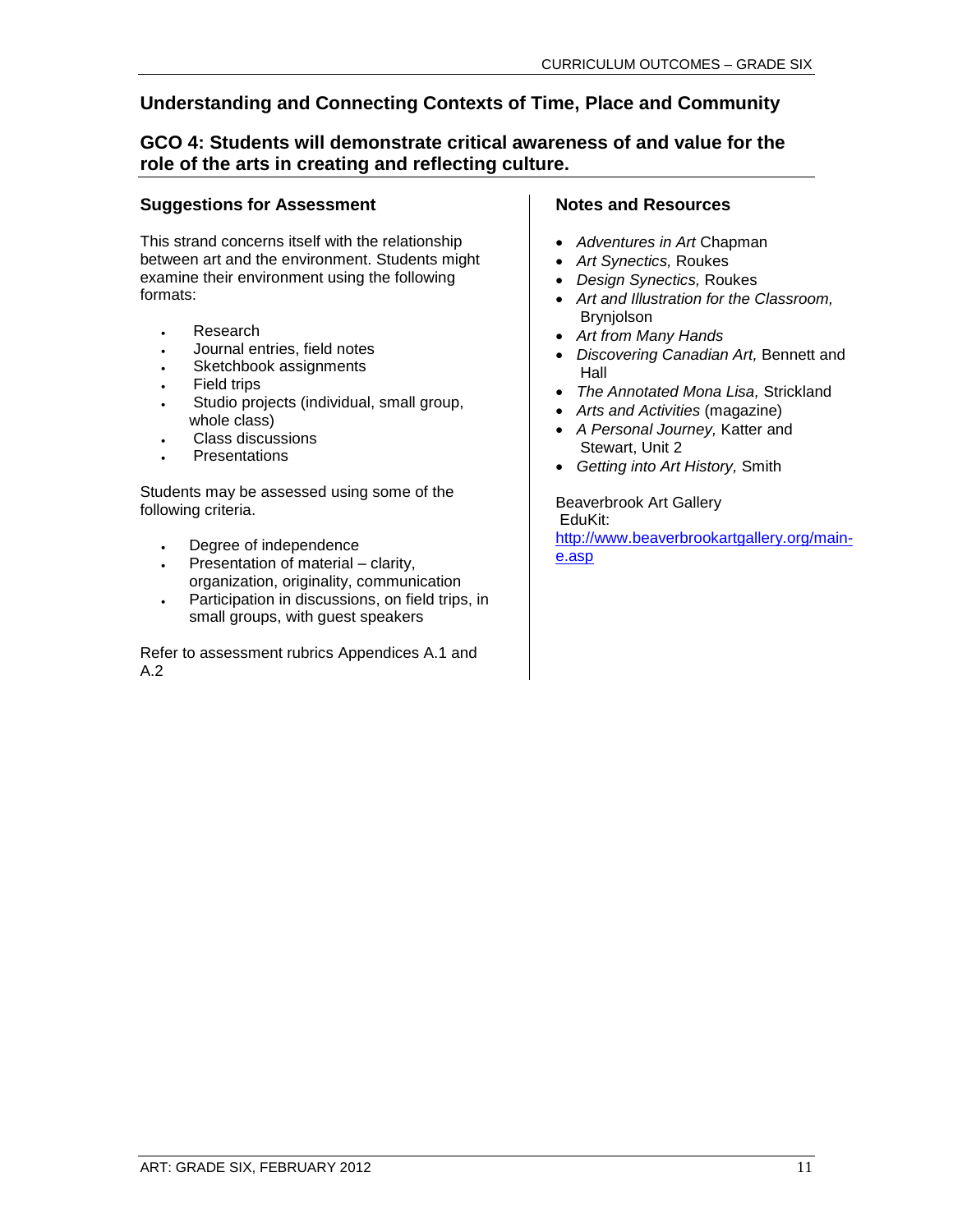## **GCO 5: Students will respect the contribution to the arts of individuals and cultural groups in local and global contexts, and understand the value of the arts as a record of human experience and expression.**

#### **Outcomes** *By the end of grade 6, students will be expected to*

6.5.1 demonstrate respect for the uniqueness of the works created by self and others

6.5.2 investigate art styles from a variety of social, historical, and cultural contexts

6.5.3 communicate an understanding that the visual arts have and show a history

6.5.4 develop awareness of the ethnic diversity, cultural uniqueness, and influence of the visual arts in our society

6.5.5 increase their understanding of the contributions of various artists, past and present, to the field of visual art

6.5.6 demonstrate an awareness that many works of art can be studied according to their context

## **Suggestions for Learning and Teaching**

- Create an art project, inspired by a particular style or period, that includes the social, historical, and cultural contexts.
- With the students, investigate a particular theme throughout art history such as: portraiture, clothing, animals, etc.
- Construct a visual timeline to be posted in the classroom. Assign students a specific art movement (Cave Art, Post Modernism, etc.), have them represent it visually and post it chronologically on the timeline. Refer to pages R33- R35 and pages 286- 291 in *A Personal Journey (*Teacher's Edition)*.*
- Invite guest speakers / artists to talk about and demonstrate artwork from varying cultures (First Nations, Inuit, Acadian, Metis, etc).
- Identify ways that Aboriginal (First Nations, Inuit and Metis) artists express cultural identity in contemporary work; make connections between traditional expressions of cultural identity (e.g., quill work) and contemporary artists.
- Compare traditional and contemporary visual arts expressions from specific cultural groups (e.g., Acadian, Icelandic, Aboriginal, Chinese etc.).
- Model an appropriate response to works of art that you may or may not find personally appealing. Refer to Appendix B for a suggested process for evaluating the art. This could be followed by a debate in which students have an opportunity to model respectful responses to an artwork.
- Invite people from different art fields (e.g., illustrators, animators, graphic designers, story boarders, jewellery designers, potters, fashion designers, photographers, videogame designers, architects, etc.) to explain the influence of the visual arts in their careers. Refer to page R37 in *A Personal Journey* (Teacher's Edition).
- Art may be created for many reasons: social commentary, documentation, decorative, conceptual exploration, selfexpression, commissioned, political, etc. Have students create two artworks with different objectives; one could be to announce a school event and another could be a response to a current social issue.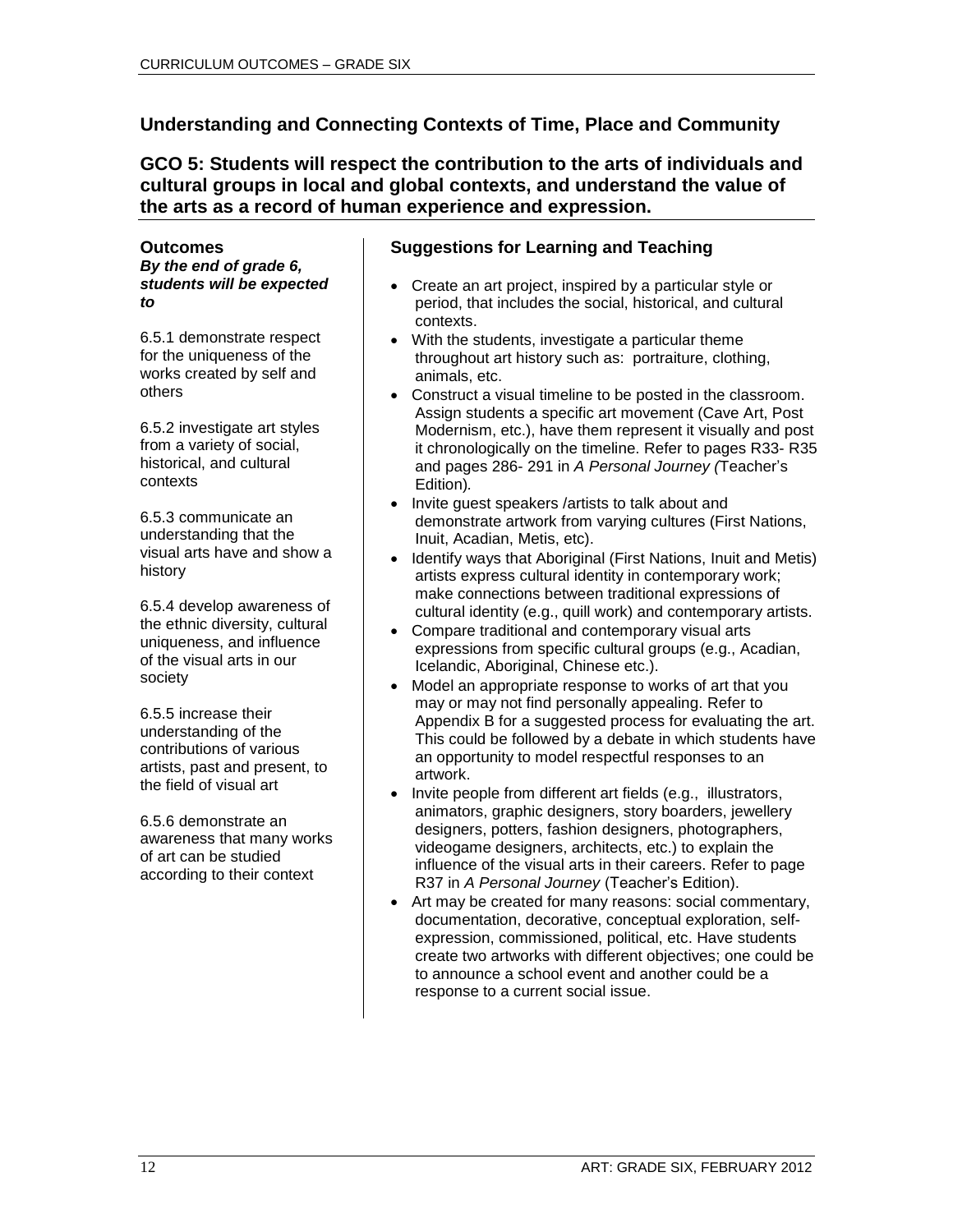## **GCO 5: Students will respect the contribution to the arts of individuals and cultural groups in local and global contexts, and understand the value of the arts as a record of human experience and expression.**

## **Suggestions for Assessment**

- Refer to Appendix B for an example of appropriate responses to art.
- It is recommended that teachers develop their own rubrics for specific assignments. Refer to Appendices A.1-A.2 and select all relevant categories for developing your own rubric. Students should be made aware of the rubric's criteria before beginning a project or they may be involved in its creation.
- Portfolios may contain: **Notes Comments**  Questions Rough Sketches Critiques of their own and others' works Research Essays Video and audio recordings Notebooks Photographs Journal(s) Various examples of student's artwork

## **Notes and Resources**

- Each unit in *A Personal Journey* includes a subsection entitled "Global View"
- *The Guerilla Girls Bedside Companion to the History of Western Art* by Guerilla Girls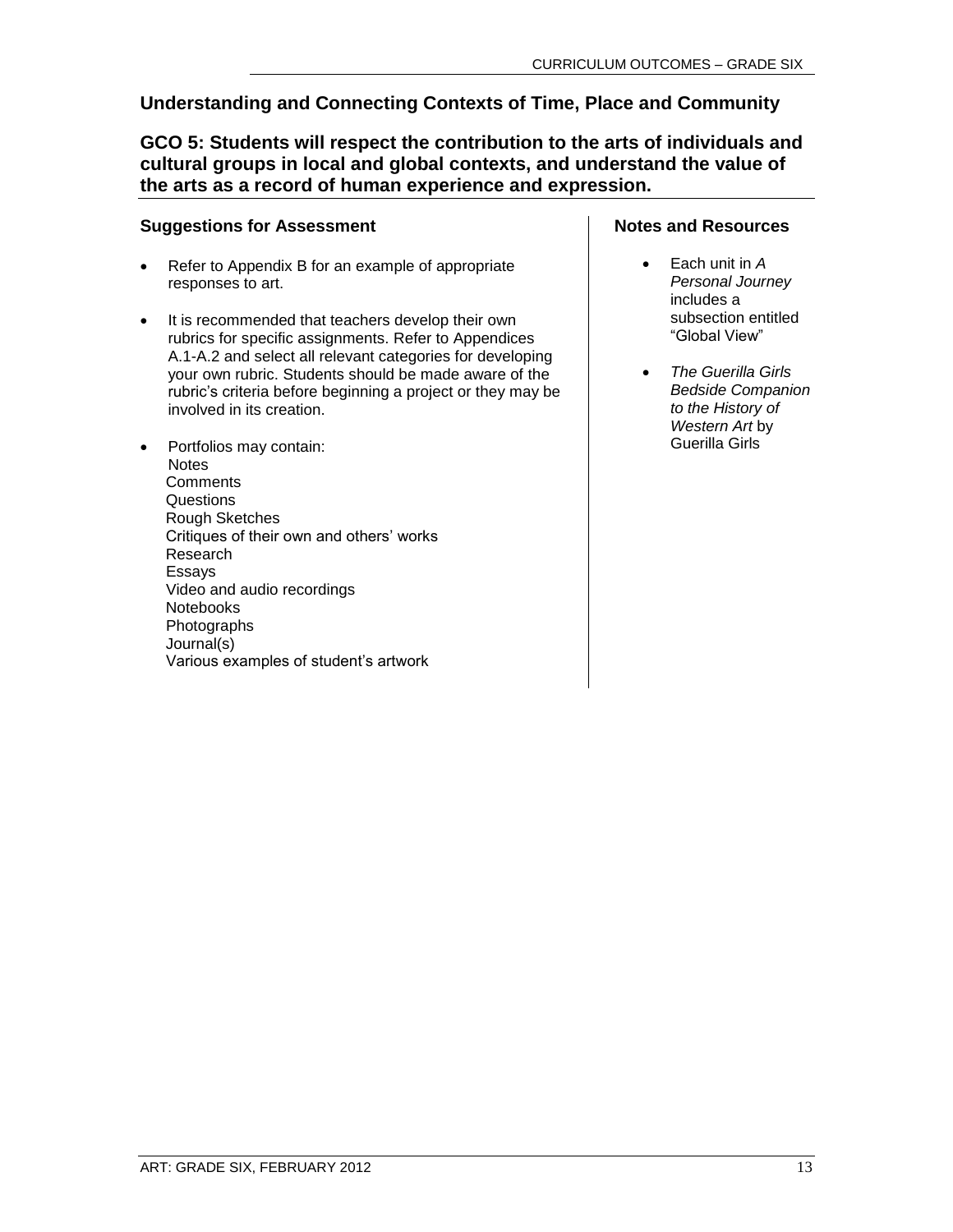## **GCO 6: Students will apply critical thinking and problem-solving strategies to reflect on and respond to their own and others' expressive works.**

## **Outcomes**

#### *By the end of grade 6, students will be expected to*

6.6.1 analyse preferences for selected works of art

6.6.2 analyse others' artwork to form conclusions about formal properties, cultural contexts, and intent

6.6.3 use descriptive art language to analyse, interpret, and respond to their own and others' work

6.6.4 examine artworks to determine how elements and principles of design were used

6.6.5 recognize the relationship between seeing, feeling, and thinking by analysing and interpreting their own and others' work

## **Suggestions for Learning and Teaching**

- Have students use an Art Analysis approach to study works of art by masters, their peers and themselves (See Appendix B and p.xxxii *A Personal Journey;* Appendix B).
- Have students compare their initial reaction to a work of art with their final judgment following their analysis.
- Have students analyse their portfolios to determine their own strengths and weaknesses.
- Develop a glossary of art terms. (See *Teaching Art* p. 302 and *Personal Journey* p. R58)
- Create a pamphlet for an art museum. Students could act as curators as they select and present a collection of works based on style, artist, period, or theme. Students will explain the reasons for their preferred selections.
- Examine the work of a variety of specific cultures from the perspective of the Elements and Principles of Design. (See Elements and Principles of Design section in *Personal Journeys* pgs. 276-283 and Art as a Global Perspective in *Personal Journey* p. R32)
- As a class, compare students' personal analyses of a selected artwork to formal statements from the artist. For example, students prepare a written response to Picasso's Guernica prior to discussing the paintings historical significance.
- Students will select an artwork which they 'do not like'. Using an art analysis approach, have students explain their feelings about and response to the work.
- Teacher will model how to respond to artwork using appropriate art language. Students will then practice responding to peer artworks. See "Peer Assessment" suggestion on next page.
- Students recognize that decision-making and problemsolving are essential to the creative process, and apply to own artwork.
- Describe own critical and creative thinking, decisionmaking, and problem-solving processes.
- Students respond to an artwork by responding to: "This is what I see" "This is what I feel"
	- "This is what I think"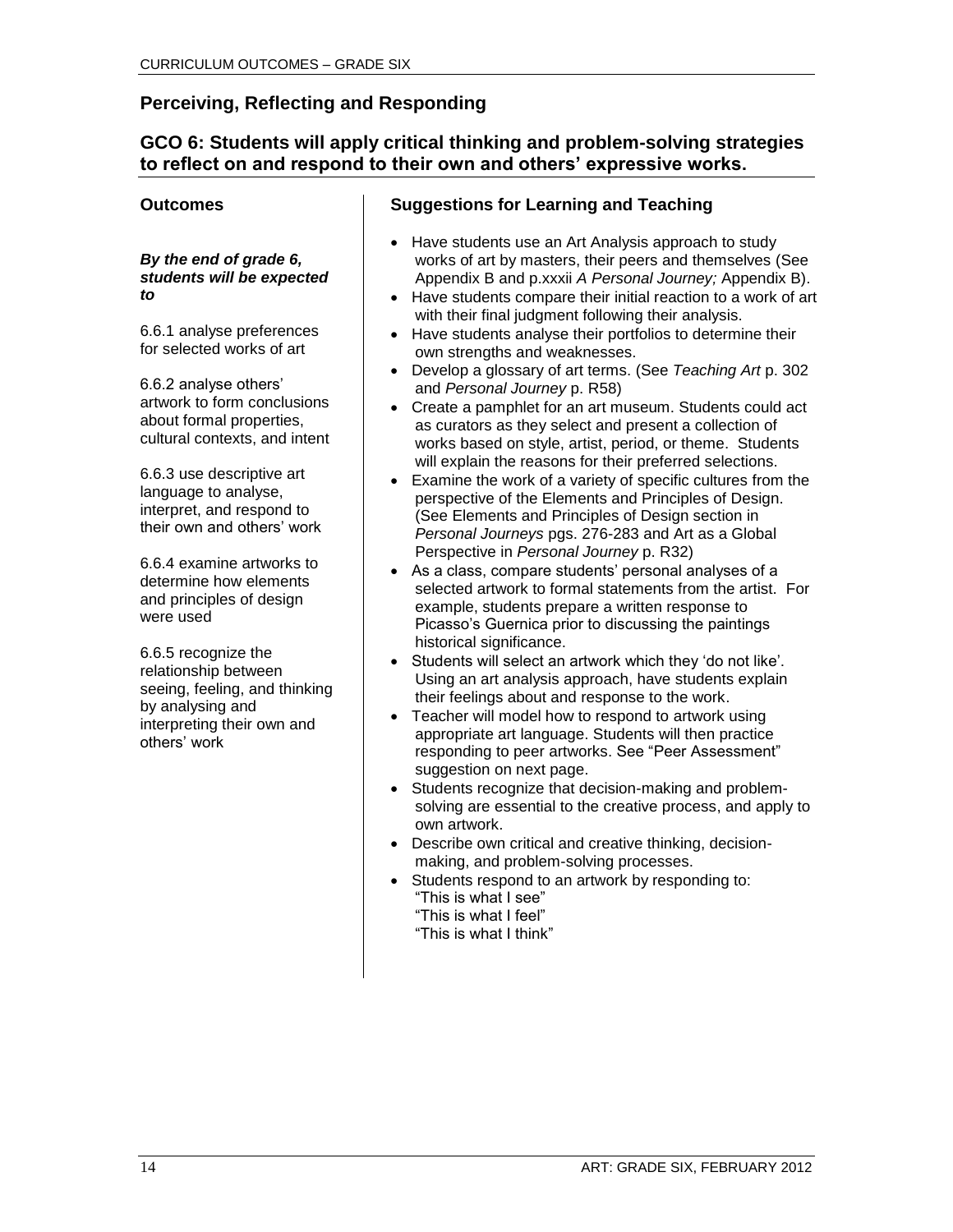## **GCO 6: Students will apply critical thinking and problem-solving strategies to reflect on and respond to their own and others' expressive works.**

## **Suggestions for Assessment**

This strand concerns itself with the understanding, appreciation and criticism (analysis) of art works. Students might participate in the following activities:

- Notes, questionnaires and written responses
- Journal entries, field notes
- Studio projects (Individual, small group, whole class)
- Class discussions
- **Presentations**

Students may be assessed using some of the following criteria.

- $\bullet$ Degree of independence
- Presentation of material clarity, organization, originality, communication
- Participation in discussions
- Level of engagement
- Technical competence
- Attention to detail
- Observational skills
- **Expressiveness**
- Evidence of reflection

Refer to Appendix A.2 Assessment Rubric

Peer assessment: Have students provide a positive comment on a classmate's completed artwork using art language as previously modelled by the teacher.

#### **Notes and Resources**

- *Adventures in Art 6*, page 38
- *Puzzles About Art,* Battin
- Art Synectics, Roukes
- *Design Synectics,* Roukes
- *The Annotated Mona Lisa,* Strickland
- *A Personal Journey,* Katter and Stewart p.164
- *Getting into Art History,* **Smith**
- *Do You See What I See? The Art of Illusion,*  **Wenzel**
- *Discovering Canadian Art,* Bennett and Hall pp. 86-90
- *Teaching Art,* Brynjolson
- *Arts and Activities (magazine)*
- *SchoolArts* (magazine)
- Refer to page xxxii "Art Criticism" in *A Personal Journey*
- Refer to Appendix B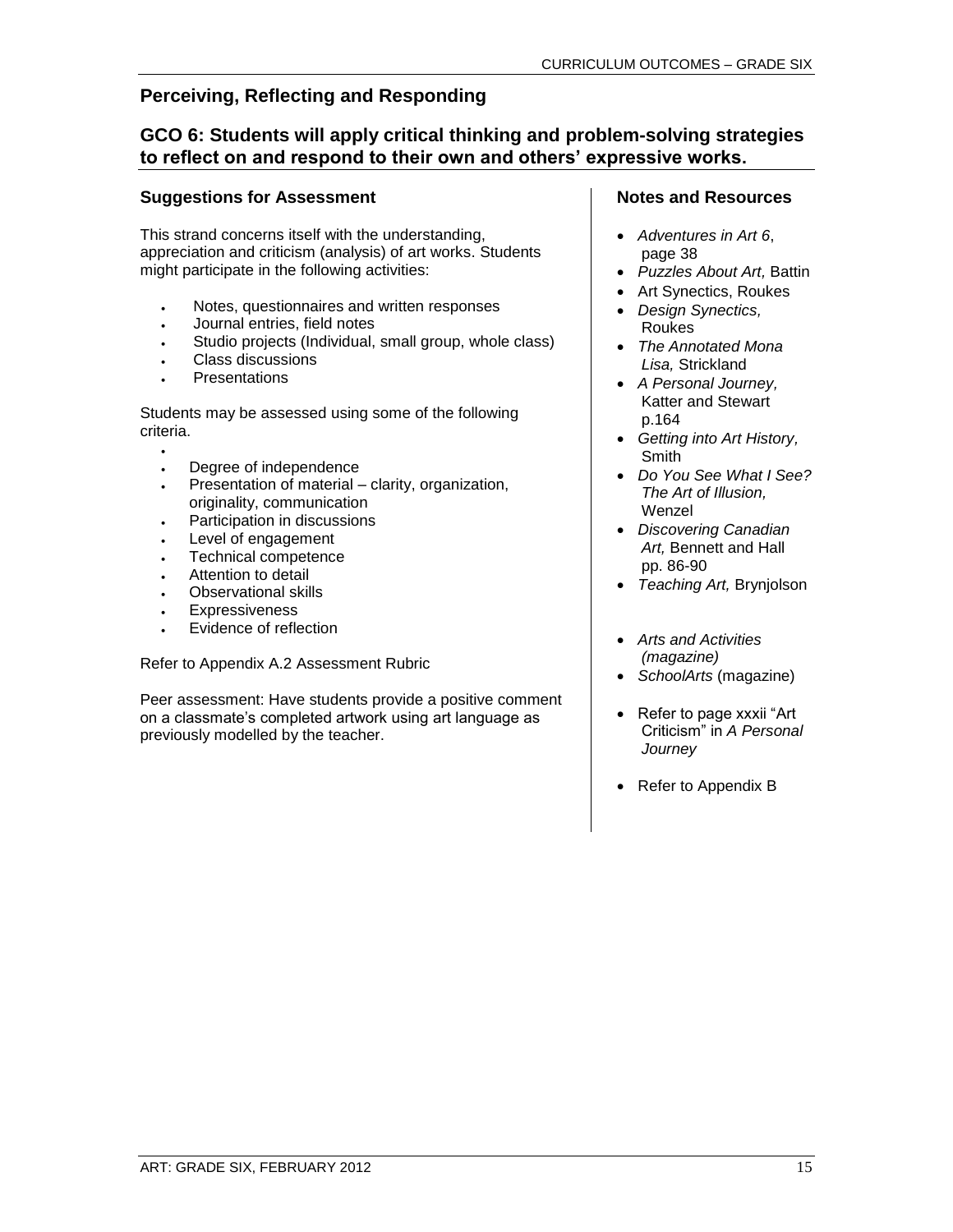## **GCO 7: Students will analyse the relationship between artistic intent and the expressive work.**

**Outcomes** *By the end of grade 6, students will be expected to*

6.7.1 recognize that art imagery is developed for a variety of purposes, and discuss their own intentions and intentions of others in creating art objects

6.7.2 identify and discuss the source of ideas behind their own work

6.7.3 discuss and describe artistic processes in the art work of others

6.7.4 consider the various sources of ideas and influences which affect their work

## **Suggestions for Learning and Teaching**

- Expose students to a variety of artists through videos, DVDs, books, online and so on.
- Field trips to actual or virtual museums.
- Students maintain a working journal as a daily/ weekly reflection on their work.
- Reflect, analyse, and make connections between the original subject, topic or inquiry question and subsequent visual art explorations.
- Students complete an analysis of an artwork with emphasis on Interpretation and Evaluation (See Appendix B and p. xxxii *A Personal Journey*).
- Students create an artist's statement to accompany their own artwork. See Appendix C.
- Students maintain a sketchbook as part of the artistic process. Refer to *Teaching Art,* Brynjolson
- Explore the intentions of artists from different cultures.
- Explore the use of symbols in First Nations art.
- Discuss artists that use symbols in their work to convey specific messages (see Unit 6, Explorations in *Art - A Personal Journey* as a guide to examining artistic intent and purpose).
- Reflect on how images, elements of art and principles of design can be organized to convey meaning and identity in art (e.g., What messages or ideas do our art works convey?).
- Investigate how visual artists and popular media manipulate the elements of art and principles of design to achieve their intentions; students apply this understanding to their own work.
- Students will plan, create and reflect upon an artwork which uses symbols to convey a specific message.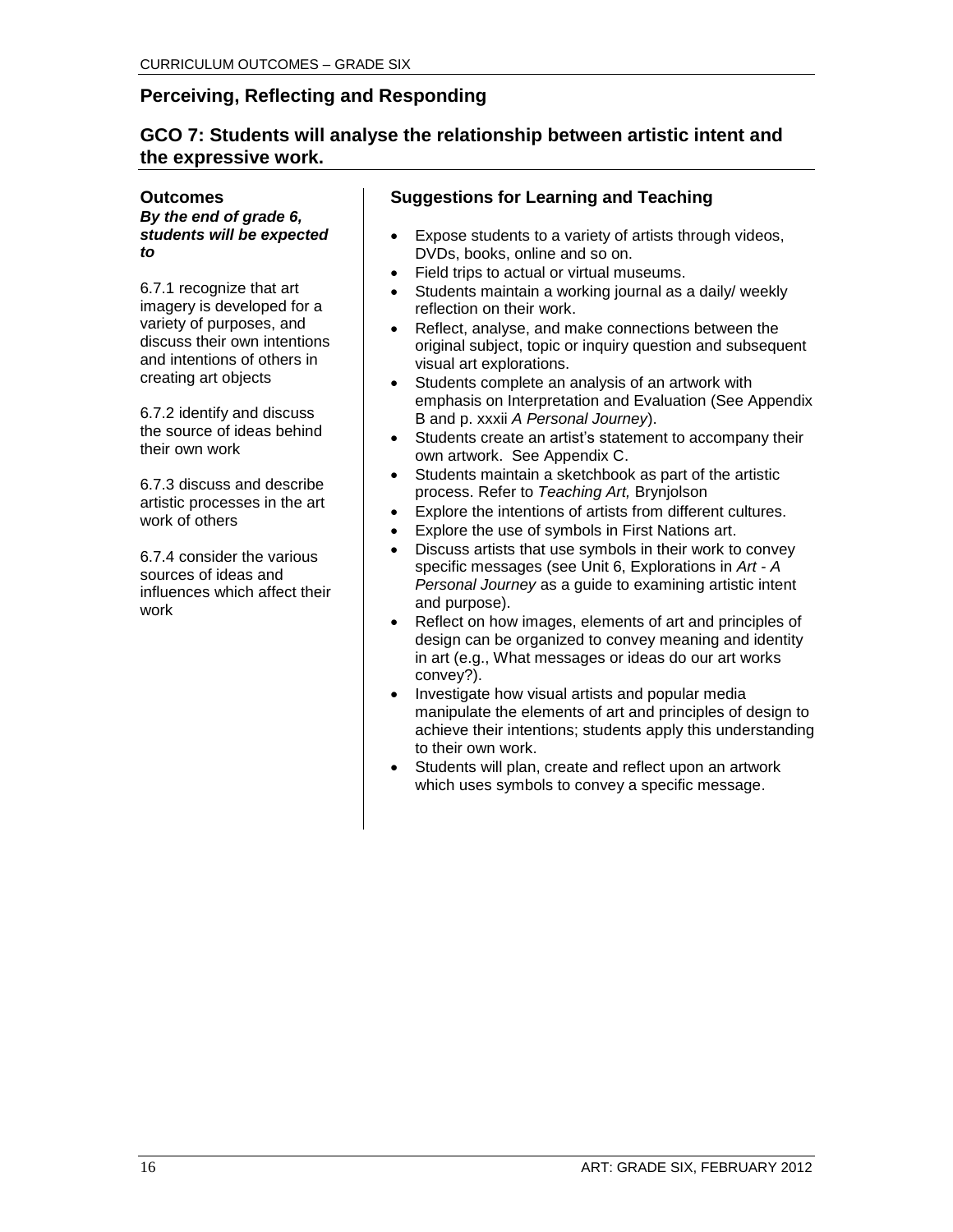## **GCO 7: Students will analyse the relationship between artistic intent and the expressive work.**

## **Suggestions for Assessment**

Refer to assessment rubric Appendix A.2

Students may be assessed using some of the following criteria:

- Degree of independence
- Presentation of written material clarity, organization, originality, communication
- Participation in class discussions
- Level of engagement
- Technical competence
- Attention to detail
- Observational skills
- **Expressiveness**
- Evidence of understanding

Formative assessment may take the form of teacher/student discussions around inspiration and intent.

## **Notes and Resources**

- Alexander Nikita
- *Personal Journey Unit 6*: discusses the artist as a messenger who uses symbols
- *"Getting to Know the World's Greatest Artists"* Mike Venezia, Books and DVDs
	- NFB videos: "I Can Make Art" A series of six short films with a kid's-eye view on a diverse group of Canadian visual artists:
		- o Maud Lewis (folk artist)
		- o Emily Carr (painter)
		- o Marcelle Ferron (abstract painter/stained glass artist)
		- o Andrew Qappik (graphic designer/ printmaker)
		- o Ron Noganosh (sculptor and installation artist)
		- o Kai Chan (sculptor)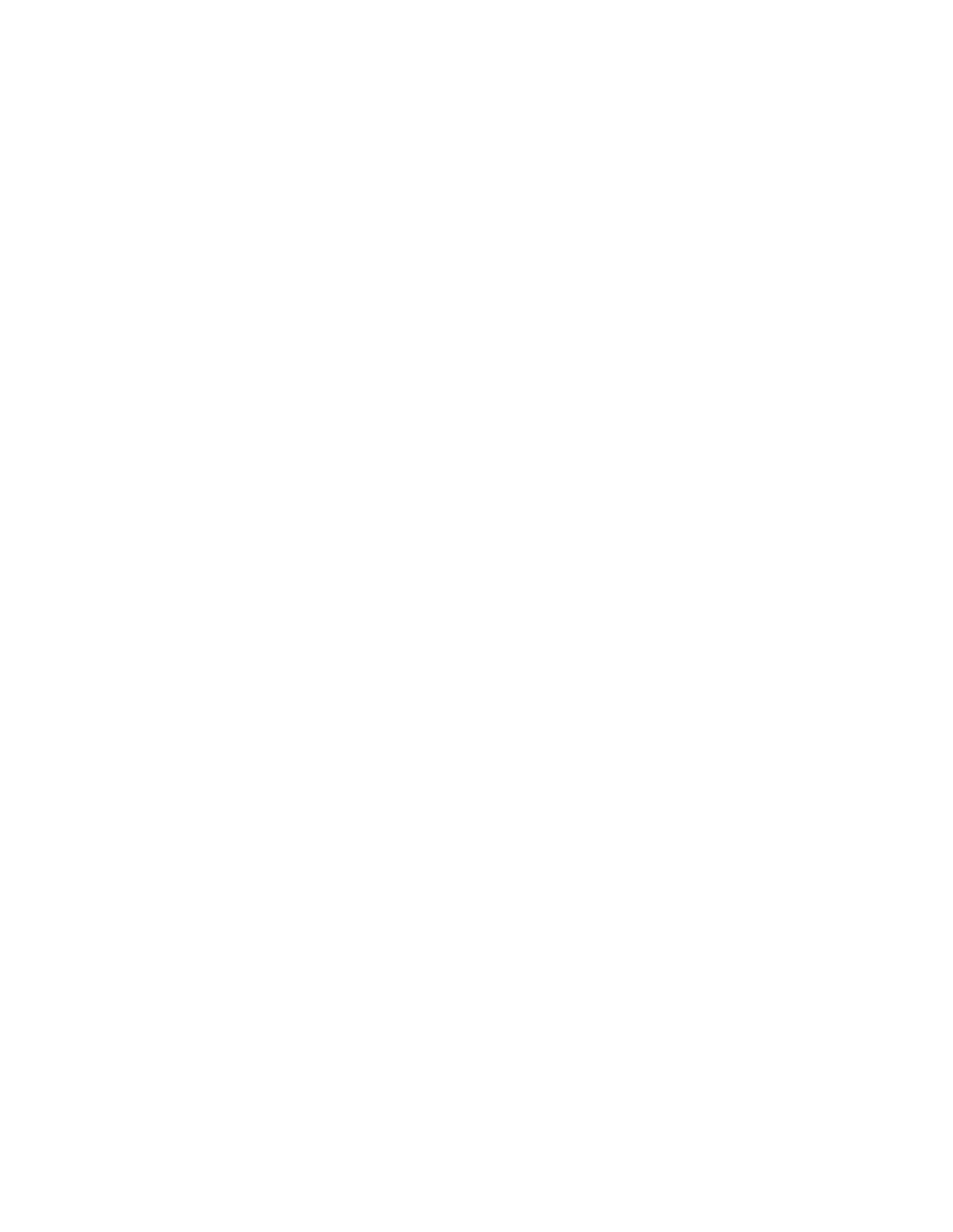## **APPENDICES**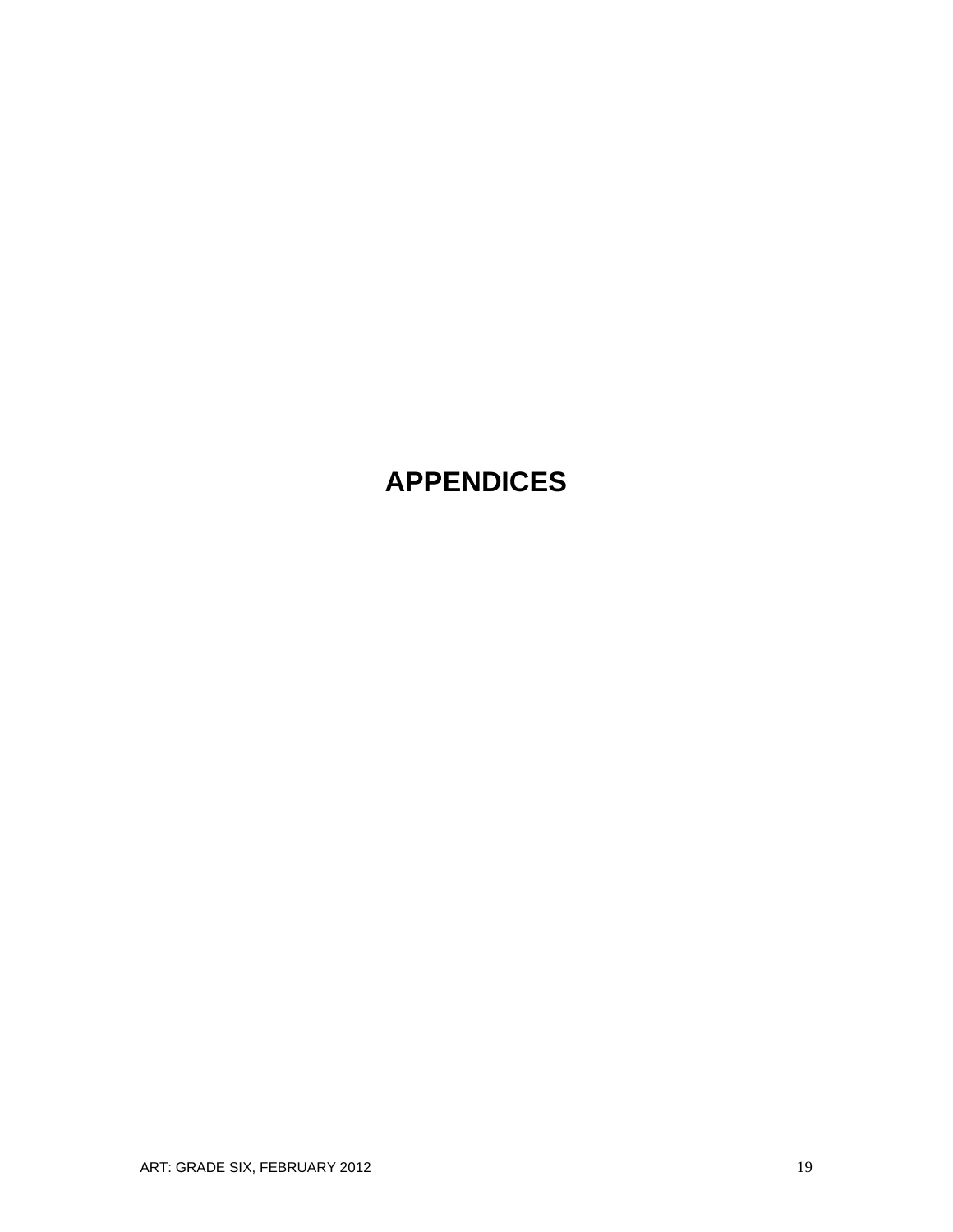## **Appendix A.1**

It is recommended that teachers develop their own rubrics for specific assignments. Students might be a part of the rubric's development, or at least should be made aware of the rubric's criteria before beginning a project.

| <b>STUDIO</b><br><b>WORK</b>                                                                                        | Outstanding/Very<br>Good                                                                                           | Good                                                                                                                | Satisfactory                                                                       | Weak/Unsatisfactory                                                                  |
|---------------------------------------------------------------------------------------------------------------------|--------------------------------------------------------------------------------------------------------------------|---------------------------------------------------------------------------------------------------------------------|------------------------------------------------------------------------------------|--------------------------------------------------------------------------------------|
| Completion                                                                                                          | Student goes<br>beyond completion<br>looking for<br>mastery. Project<br>exceeds<br>expectations.                   | Work is of<br>consistent high<br>quality. Time<br>taken to identify<br>weaknesses and<br>implement<br>improvements. | Work is<br>completed to<br>minimal<br>standards with<br>little or no<br>reworking. | Work is incomplete,<br>appears rushed.                                               |
| Control of<br><b>Materials</b>                                                                                      | Materials used as<br>instructed and<br>demonstrated, with<br>a high degree of<br>sophistication and<br>creativity. | Materials used<br>as instructed<br>and<br>demonstrated,<br>with a high level<br>of control.                         | Materials used<br>as instructed<br>and<br>demonstrated,<br>with basic<br>control   | Inappropriate,<br>unsafe use of<br>materials with little or<br>no control            |
| Elements of Art<br>(Use of line,<br>shape, color,<br>form, space,<br>texture, value,)                               | Elements used<br>with sophistication<br>and creativity;<br>engages the<br>viewer.                                  | Displays a good<br>understanding of<br>the Elements;<br>engages the<br>viewer.                                      | Displays basic<br>understanding of<br>the Elements.                                | Elements appear to<br>have been ignored.                                             |
| Principles of<br>Design (balance,<br>contrast,<br>emphasis,<br>composition,<br>unity, movement,<br>rhythm, pattern) | Principles used<br>with sophistication<br>and creativity to<br>enhance the<br>impact of the<br>artwork.            | Principles used<br>consciously to<br>direct viewer's<br>attention.                                                  | Some evidence<br>of visual<br>planning.                                            | Principles appear to<br>have been ignored.<br><b>Composition seems</b><br>haphazard. |
| Independence                                                                                                        | Seeks suggestions<br>for refinement of<br>work.                                                                    | Rarely requires<br>assistance and<br>for the most part<br>works<br>independently.                                   | Requires<br>periodic<br>assistance.                                                | Requires constant<br>supervision and<br>help.                                        |
| Observation                                                                                                         | Strives for<br>mastery.                                                                                            | Very good<br>likeness to<br>subject.                                                                                | Basic likeness to<br>subject.                                                      | Shows no likeness to<br>subject.                                                     |
| Attention to<br>Detail                                                                                              | Sophisticated.                                                                                                     | Consistent.                                                                                                         | Limited.                                                                           | Lacking.                                                                             |
| <b>Expressive Ability</b>                                                                                           | Sophisticated.                                                                                                     | Consistent.                                                                                                         | Limited.                                                                           | Lacking.                                                                             |
| Sketchbook Use                                                                                                      | Used frequently<br>and independently<br>to plan, practice<br>and reflect.                                          | Often used to<br>plan and<br>practice.                                                                              | Limited or<br>inconsistent use;<br>used only when<br>required.                     | Little evidence of<br>use.                                                           |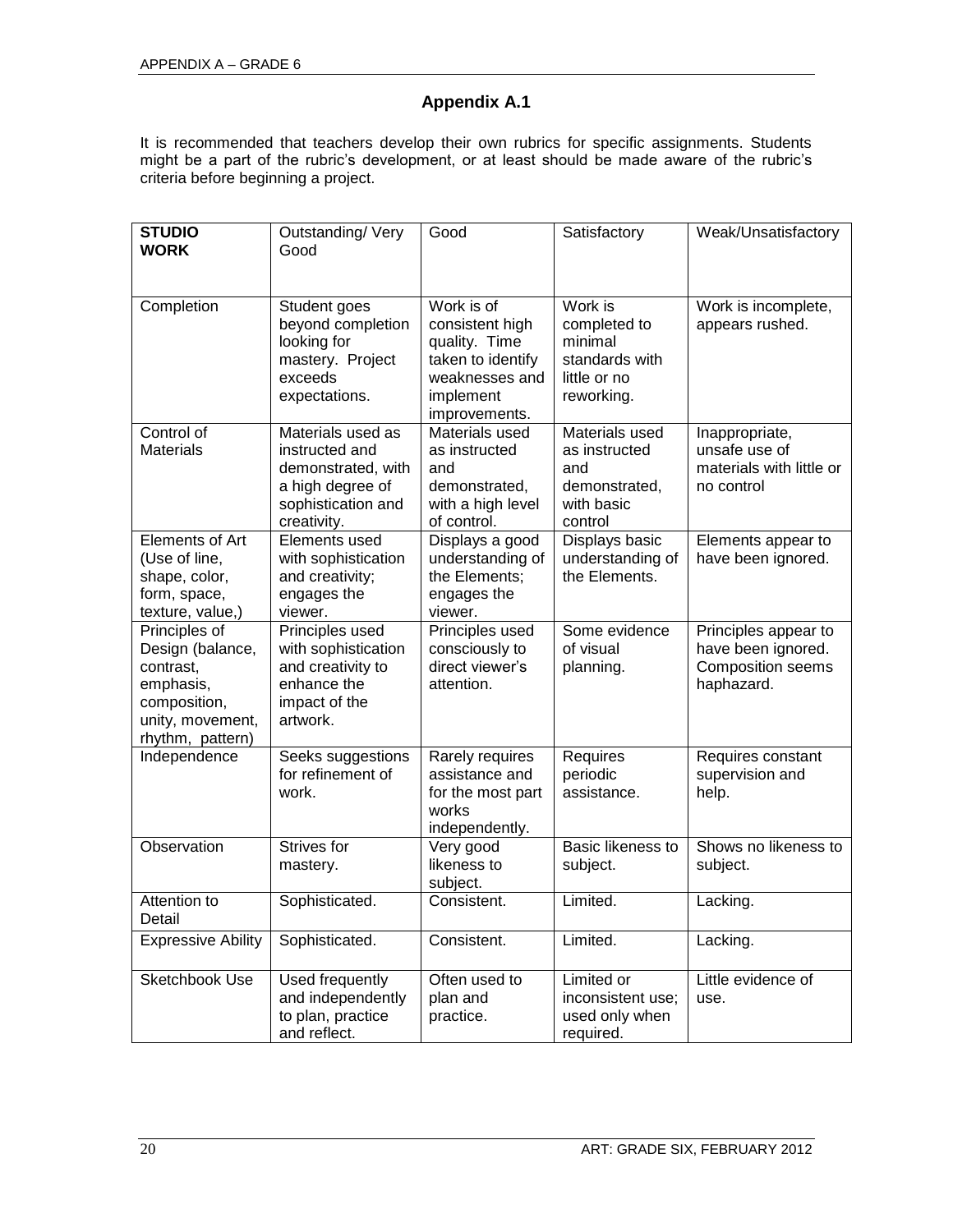| Art                                                 | Outstanding/<br>Very Good                                                                    | Good                                                       | Satisfactory                                                  | Weak/Unsatisfactory                             |
|-----------------------------------------------------|----------------------------------------------------------------------------------------------|------------------------------------------------------------|---------------------------------------------------------------|-------------------------------------------------|
| <b>Concepts</b>                                     |                                                                                              |                                                            |                                                               |                                                 |
| Written<br>Assignments                              | Vivid,<br>descriptive, and<br>insightful<br>interpretive<br>language.                        | Descriptive and<br>interpretive<br>language.               | Limited<br>descriptive and<br>interpretive<br>language.       | No ability to<br>describe or<br>interpret.      |
| Presentations                                       | Dynamic<br>presentation of<br>information<br>exceeds<br>requirements.                        | Engaging<br>presentation;<br>accurate<br>information.      | Adequate<br>presentation<br>and information.                  | Poorly presented<br>and lacking<br>information. |
| Discussion                                          | Provides insight<br>and raises<br>meaningful<br>questions.                                   | Asks questions.<br>Actively<br>engaged                     | Somewhat<br>engaged.<br>Responds to<br>directed<br>questions. | Does not<br>participate.                        |
| <b>Self Reflection</b>                              | High quality and<br>insightful<br>observations.                                              | Consistent,<br>accurate and<br>thoughtful<br>observations. | Limited<br>observations.                                      | Little to no<br>observations.                   |
| <b>Field Trip</b>                                   | Enthusiastic<br>participation.<br>Exceeds<br>expectations for<br>behavior.                   | Asks questions.<br>Actively<br>engaged.                    | Somewhat<br>attentive.                                        | Disruptive and<br>inattentive.                  |
| Evidence of<br>Understanding<br><b>Art Concepts</b> | Ideas and<br>suggestions<br>show high-level<br>understanding;<br>able to make<br>connections | Ideas and<br>suggestions<br>show<br>understanding.         | Limited<br>understanding<br>of basic facts.                   | No evidence of<br>understanding.                |

## **Appendix A.2**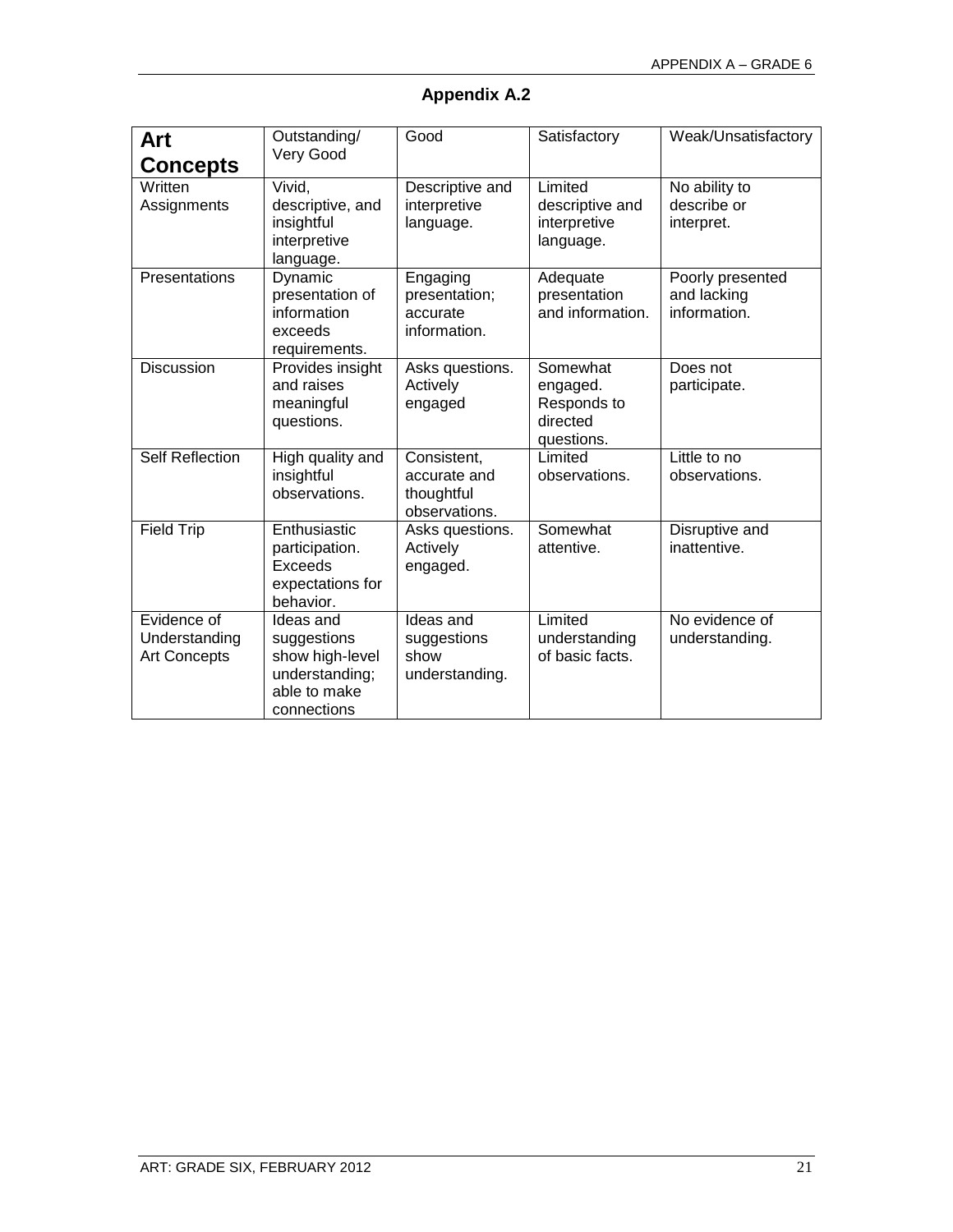## **Appendix B**

## **When looking at a work of art, students might be asked to:**

#### **Describe it. (Elements of art—generally the what of art)**

What kinds of things do you see in this artwork? What words would you use to describe this artwork? How would you describe the lines in this artwork? The shapes? The colours? What does this artwork show? Look at this artwork for a moment. What observations can you make about it? How would you describe this artwork to a person who could not see it? How would you describe the people in this picture? Are they like you or different? How would you describe (the place depicted in) this artwork?

## **Analyze it. (Principles of art—generally the how of art)**

Which objects seem closer to you? Further away? What can you tell me about the colours in this artwork? What colour is used the most in this artwork? What makes this artwork look crowded? What can you tell me about the person in this artwork? What can you tell me about how this person lived? How did you arrive at that idea? What do you think is the most important part of this artwork? How do you think the artist made this work? What questions would you ask the artist about this work, if s/he were here?

## **Interpret it. (The why of art)**

What title would you give to this artwork? What do you think is happening in this artwork? What do you think is going on in this artwork? What do you think this artwork is about? Pretend you are inside this artwork: What do you think this (object) was used for? Why do you suppose the artist made this artwork? What do you think it would be like to live in this artwork?

#### **Information (who, what, when)**

Identify the artist. What is the title of the work? When was it completed? Does this additional information broaden your initial interpretation of the work? How?

#### **Evaluate it.**

What do you think is good about this artwork? What is not so good? Do you think the person who created this did a good job? What makes you think so? Why do you think other people should see this work of art? What do you think other people would say about this work? Why do you think that? What would you do with this work if you owned it? What do you think is worth remembering about this artwork?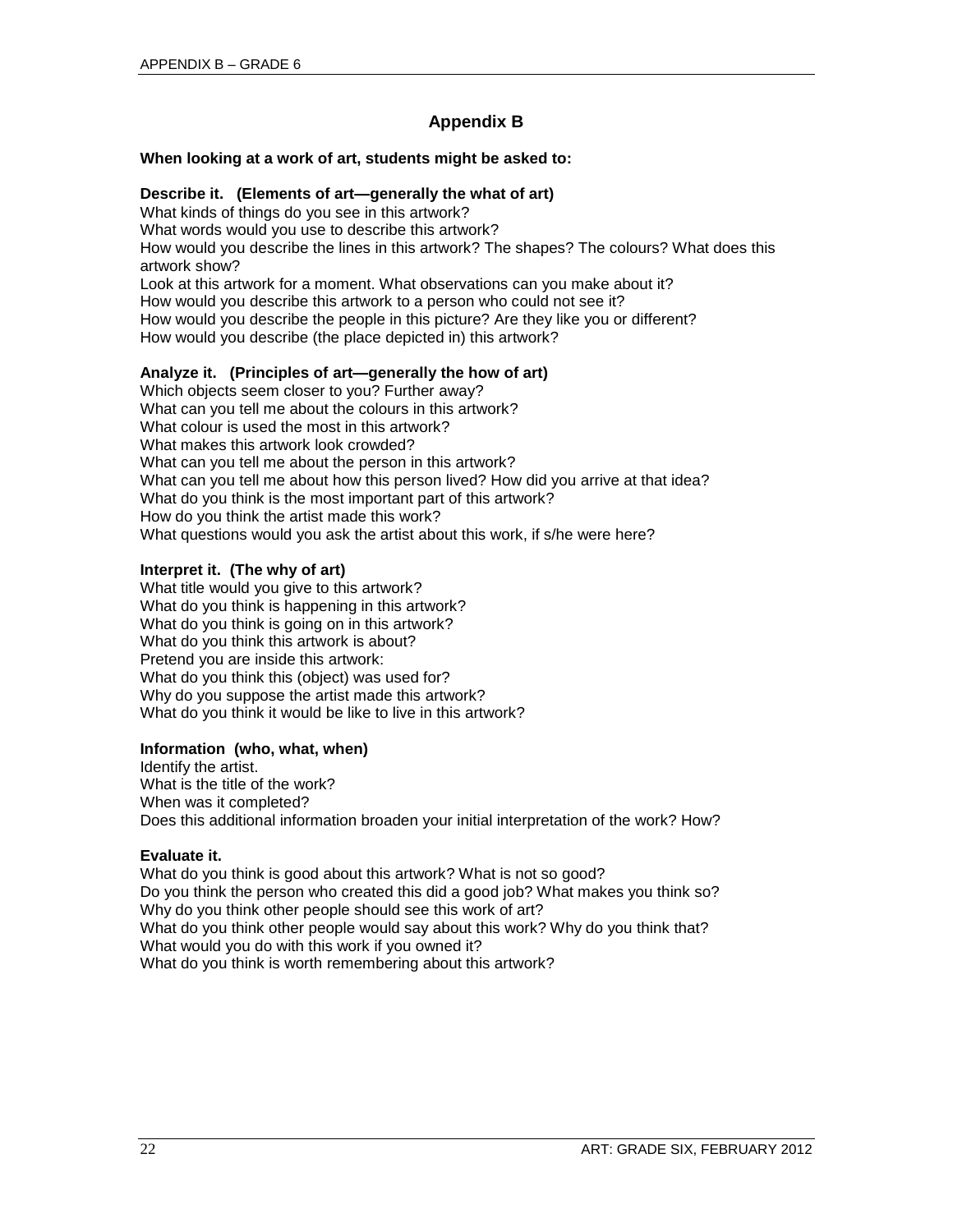## **Appendix C**

## **Examples of Artist's Statements**

<http://www.artiseducation.org/10/10Year/toolkits/downloads/ArtistStatementToolKit.pdf>

[www.princetonol.com/groups/iad/files/Pam-Artist.htm](http://www.princetonol.com/groups/iad/files/Pam-Artist.htm)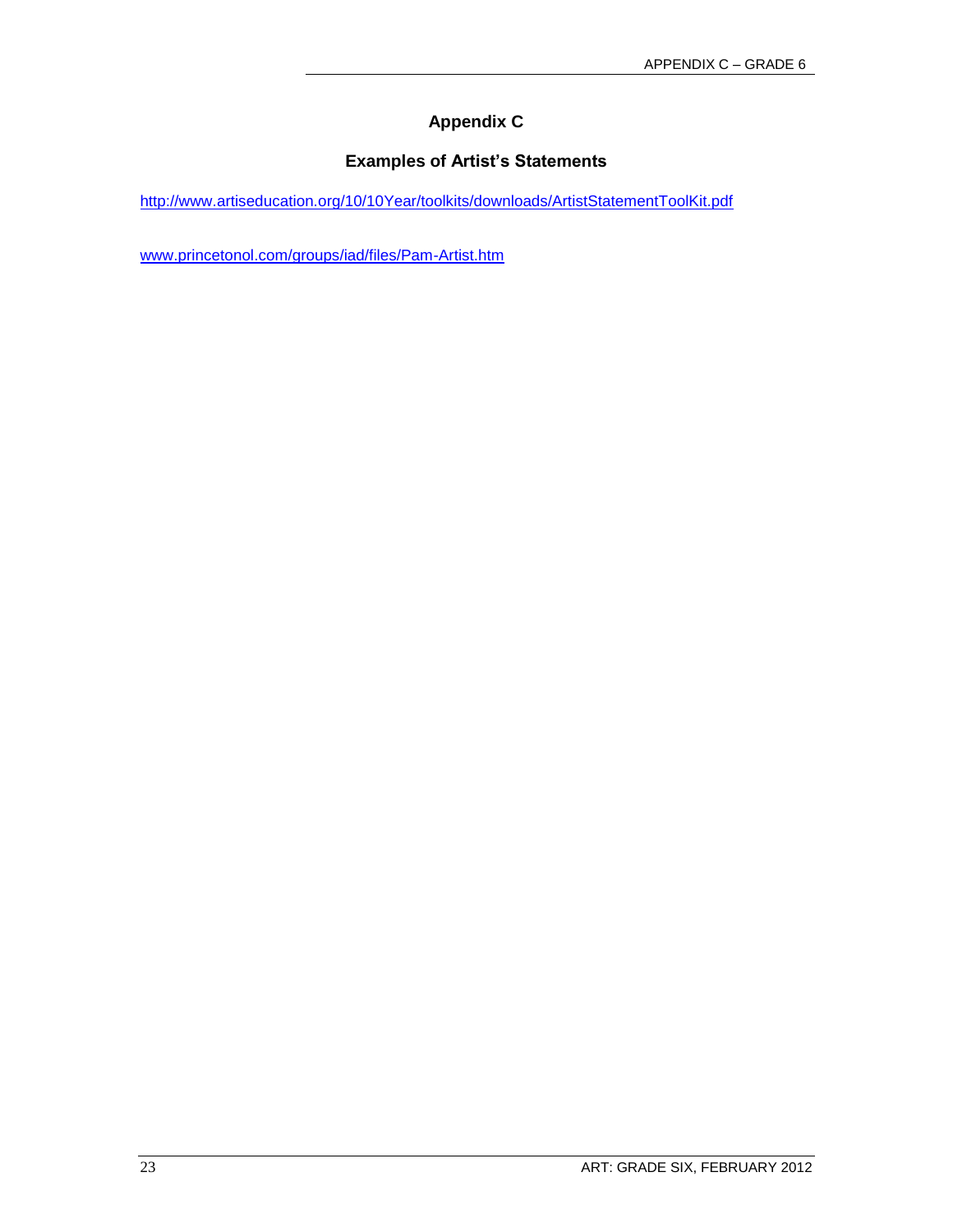## **Appendix D**

#### **Websites**

Free, downloadable Art software available at:

[www.theopendisc.com/education](http://www.theopendisc.com/education)

[www.getpaint.net](http://www.getpaint.net/)

*Teaching Art,* Brynjolson, Appendix D (Software for Graphic Design)

The incredible Art Department [www.incredibleart.org](http://www.incredibleart.org/)

National Gallery of Canada [www.gallery.ca/;](http://www.gallery.ca/) Cybermuse

Keith Haring [www.haring.com](http://www.haring.com/)

The National Film Board of Canada [www.nfb.ca;](http://www.nfb.ca/) search "I Can Make Art Like" for films of students working in the style of various Canadian artists

Canadian Museums Association [www.museums.ca](http://www.museums.ca/)

Canadian Clay and Glass Gallery, Waterloo, ON [www.canadianclayandglass.ca](http://www.canadianclayandglass.ca/)

Museum of Civilization [www.civilization.ca](http://www.civilization.ca/)

Confederation Centre of the Arts, Charlottetown, PEI [www.confederationcentre.com](http://www.confederationcentre.com/)

The Rooms, St. John, NF [www.therooms.ca](http://www.therooms.ca/)

Art Gallery of Ontario, Toronto [www.ago.net](http://www.ago.net/)

Royal Ontario Museum, Toronto [www.rom.on.ca](http://www.rom.on.ca/)

McMichael Canadian Art Collection, Kleinburg, ON [www.mcmichael.ca](http://www.mcmichael.ca/)

Winnipeg Art Gallery [www.wag.mb.ca](http://www.wag.mb.ca/)

Vancouver Art Gallery [www.vanartgallery.bc.ca](http://www.vanartgallery.bc.ca/)

Royal British Columbia Museum [www.royalbcmuseum.bc.ca](http://www.royalbcmuseum.bc.ca/)

Art Gallery of Nova Scotia [www.agns.ednet.ns.ca](http://www.agns.ednet.ns.ca/)

Association Museums New Brunswick [www.amnb.ca](http://www.amnb.ca/)

New Brunswick Art Bank [www.gnb.ca/0131/art\\_bank-e.asp](http://www.gnb.ca/0131/art_bank-e.asp)

The Beaverbrook Art Gallery [www.beaverbrookartgallery.org](http://www.beaverbrookartgallery.org/)

Heil Brunn timeline of Art History [www.metmuseum.org/toah/](http://www.metmuseum.org/toah/)

*Teaching Art,* Brynjolson, Appendices E and F (Includes useful websites and Online Resources)

Link to District Portal<https://portal.nbed.nb.ca/tr/Pages/default.aspx>